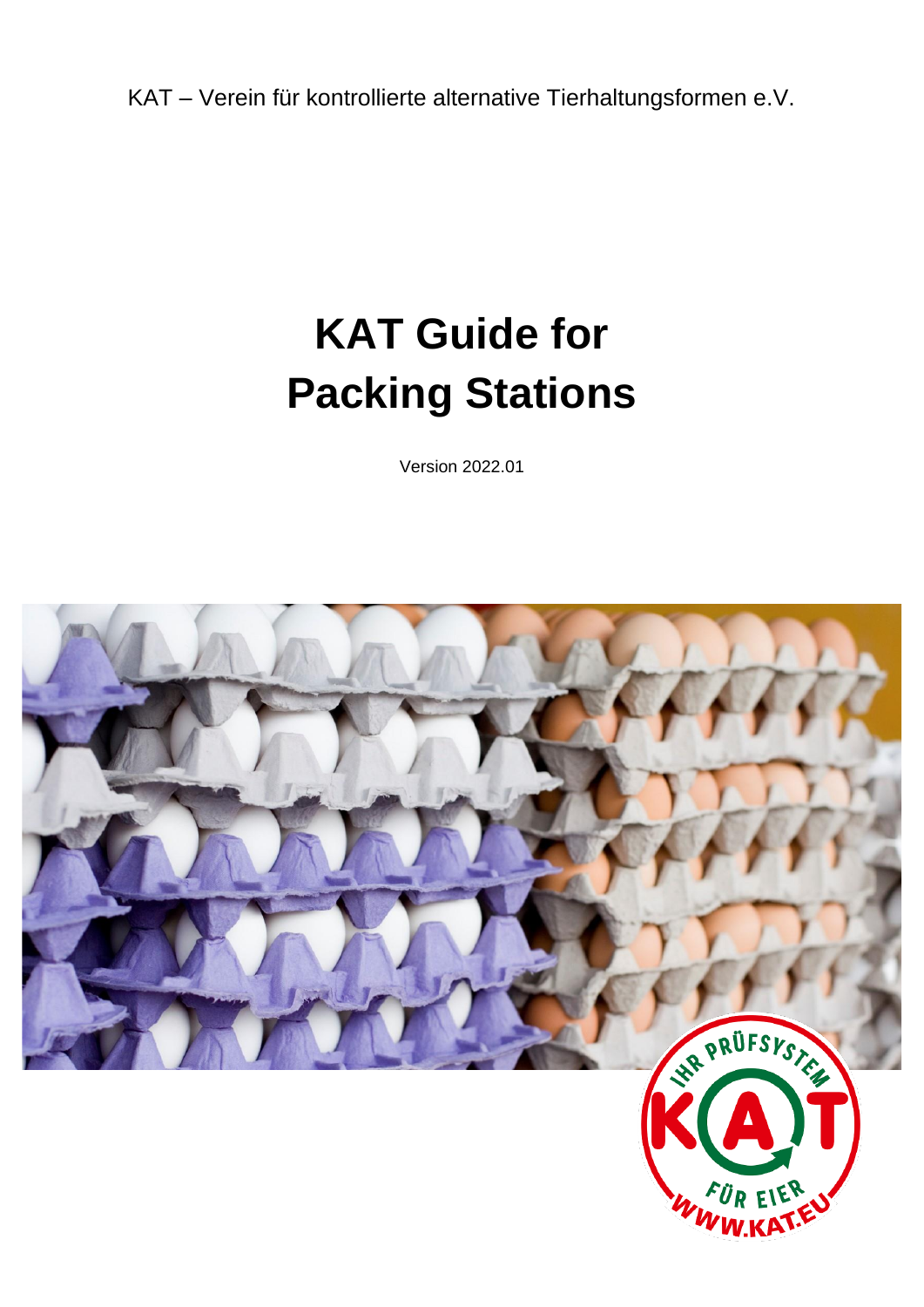# KAT – Verein für kontrollierte alternative Tierhaltungsformen e.V.

**Version 2022.01** Replaces version 2020.01 Released on 14 January 2022 Status: valid from 1 March 2022

# **KAT – Verein für kontrollierte alternative Tierhaltungsformen e.V.**

Konrad-Zuse-Platz 5 53227 Bonn Germany Tel. +49 228 95960 0 Fax +49 228 95960 50 Internet [www.kat.eu](file://///kat-fs01/Kontrollen/KAT/Prüfsystematik%20und%20Leitfäden/1.%20KAT-Prüfsystematik%20und%20Leitfäden%202017-2020/2_Leitfäden/In%20Bearbeitung/Vorlage/www.kat.ec) [www.was-steht-auf-dem-ei.de](file://///kat-fs01/Kontrollen/KAT/Prüfsystematik%20und%20Leitfäden/1.%20KAT-Prüfsystematik%20und%20Leitfäden%202017-2020/2_Leitfäden/In%20Bearbeitung/Vorlage/www.was-steht-auf-dem-ei.de)

Important information:

This Guide is the property of KAT. On the basis of copyright law, it is forbidden to reproduce the Guide, either in whole or in part. Infringements of copyright will be prosecuted.

The foreign-language versions of this Guide have been produced voluntarily by KAT as an additional service for participants from other member states. KAT assumes no liability for any translation errors or omissions. In the event of any differences between the German and the translated version, the German original shall always be binding.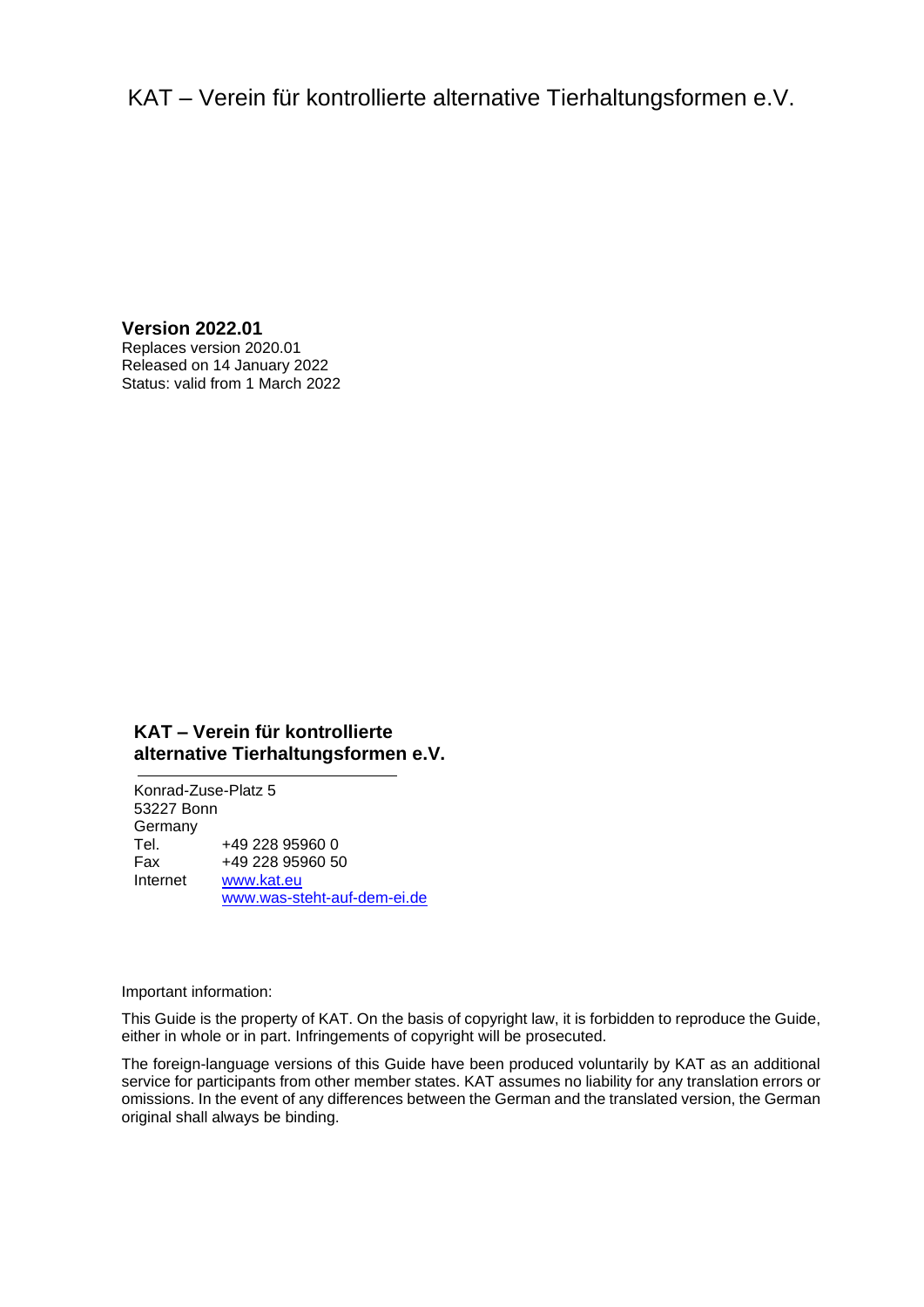

# **Table of contents**

| Teil I:      | <b>Introduction</b>                                             | 1                        |
|--------------|-----------------------------------------------------------------|--------------------------|
| 1            | <b>Basic principles</b>                                         | 1                        |
| 1.1          | Scope of application                                            | 1                        |
| 1.2          | <b>Registration process</b>                                     | 1                        |
| $\mathbf 2$  | <b>Legal requirements</b>                                       | 1                        |
| 3            | <b>General information about the KAT Certification Protocol</b> | 1                        |
| 4            | Internet portal                                                 | $\mathbf{2}$             |
| Teil II:     | <b>List of requirements</b>                                     | $\mathbf{3}$             |
| 1            | <b>General condition of premises</b>                            | 3                        |
| 1.1          | <b>Building requirements</b>                                    | 3                        |
| 1.2          | Storage of eggs                                                 | 3                        |
| 1.3          | Storage of packaging material                                   | 3                        |
| $\mathbf{2}$ | Organisation/cleanliness/hygiene                                | $\mathbf{3}$             |
| 2.1          | Organisation and cleanliness                                    | 3                        |
| 2.2          | Staff hygiene                                                   | $\overline{\mathcal{A}}$ |
| 3            | Labelling/storage/sorting                                       | 4                        |
| 3.1          | Labelling                                                       | 4                        |
| 3.2          | Stamping of eggs                                                | 5                        |
| 3.3          | Storage                                                         | 6                        |
| 3.4          | Sorting                                                         | $\overline{7}$           |
| 3.5          | Use of UV-C light treatment                                     | 8                        |
| 4            | In-company self-monitoring                                      | 8                        |
| 4.1          | Official license and establishment data collection              | 8                        |
| 4.2          | <b>IFS</b> certification                                        | 9                        |
| 4.3          | Crisis management                                               | $9\,$                    |
| 4.4          | Goods inspections                                               | 9                        |
| 5            | <b>Egg quality inspections</b>                                  | 10                       |
| 5.1          | Air chamber                                                     | 10                       |
| 5.2          | Dirt, quality of egg shell                                      | 10                       |
| 5.3          | Egg weight                                                      | 10                       |
| 6            | <b>Database</b>                                                 | 10                       |
| 6.1          | Goods entry in the database                                     | 10                       |
| 7            | Traceability/assurance of origin                                | 11                       |
| 7.1          | Management of sorting records                                   | 11                       |
| 7.2          | Traceability                                                    | 11                       |
| 8            | Additional checkpoints for small establishments                 | 12                       |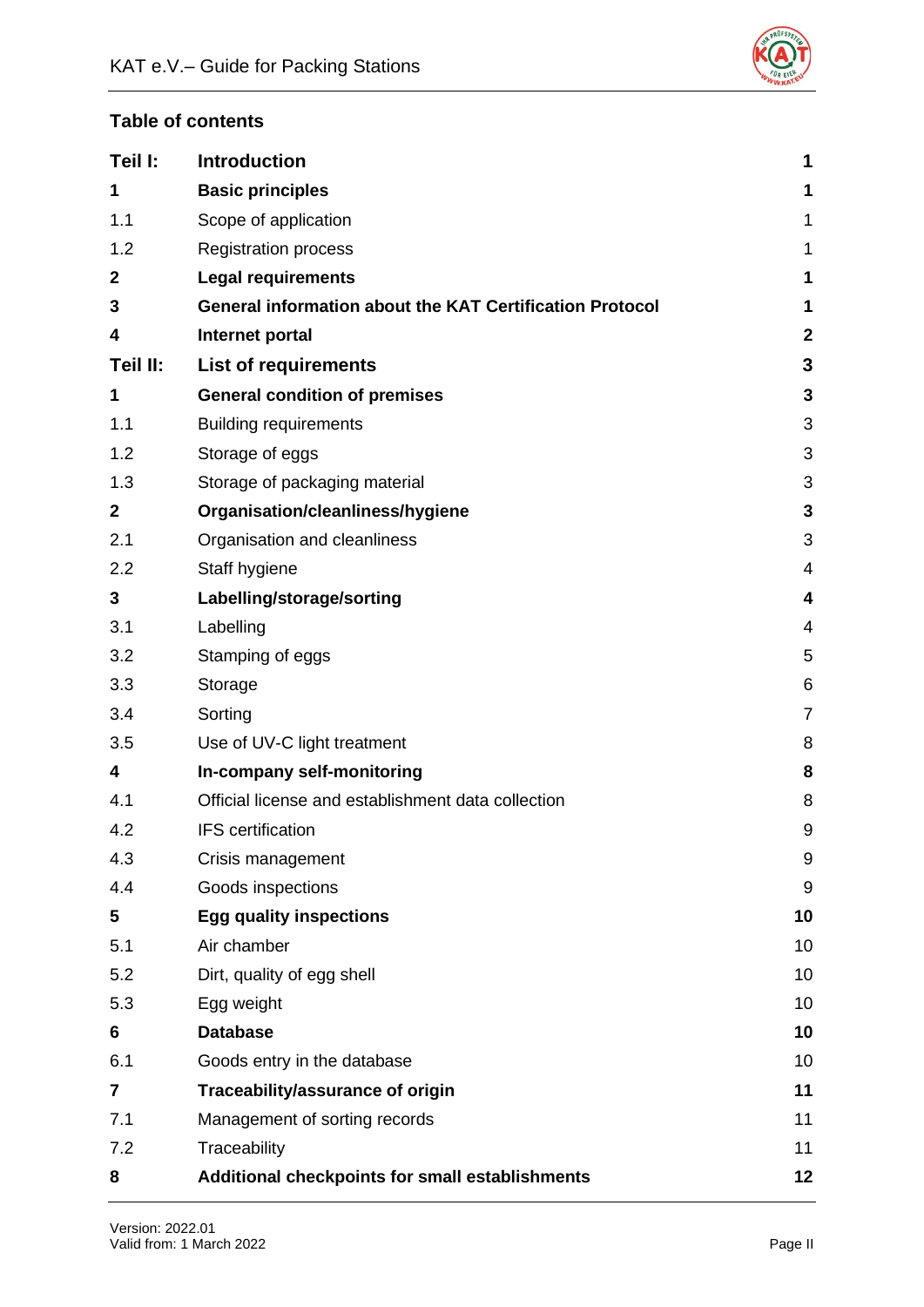

| <b>HACCP</b> concept                       | 12 |
|--------------------------------------------|----|
| Hygiene and training                       | 12 |
| Packaging                                  | 12 |
| Building requirements for packing stations | 12 |
| Water                                      | 13 |
| Cleaning                                   | 13 |
| Foreign materials                          | 13 |
| Pest control                               | 14 |
| Storage and transport                      | 14 |
| Site inspections                           | 14 |
| <b>Annex</b>                               | 15 |
| <b>Signs and symbols</b>                   | 15 |
| <b>Abbreviations</b>                       | 15 |
| <b>Definition of terms</b>                 | 15 |
| <b>Applicable documents</b>                | 17 |
|                                            |    |

# **List of tables**

[Tab. 1: Definition of terms](#page-18-4) 15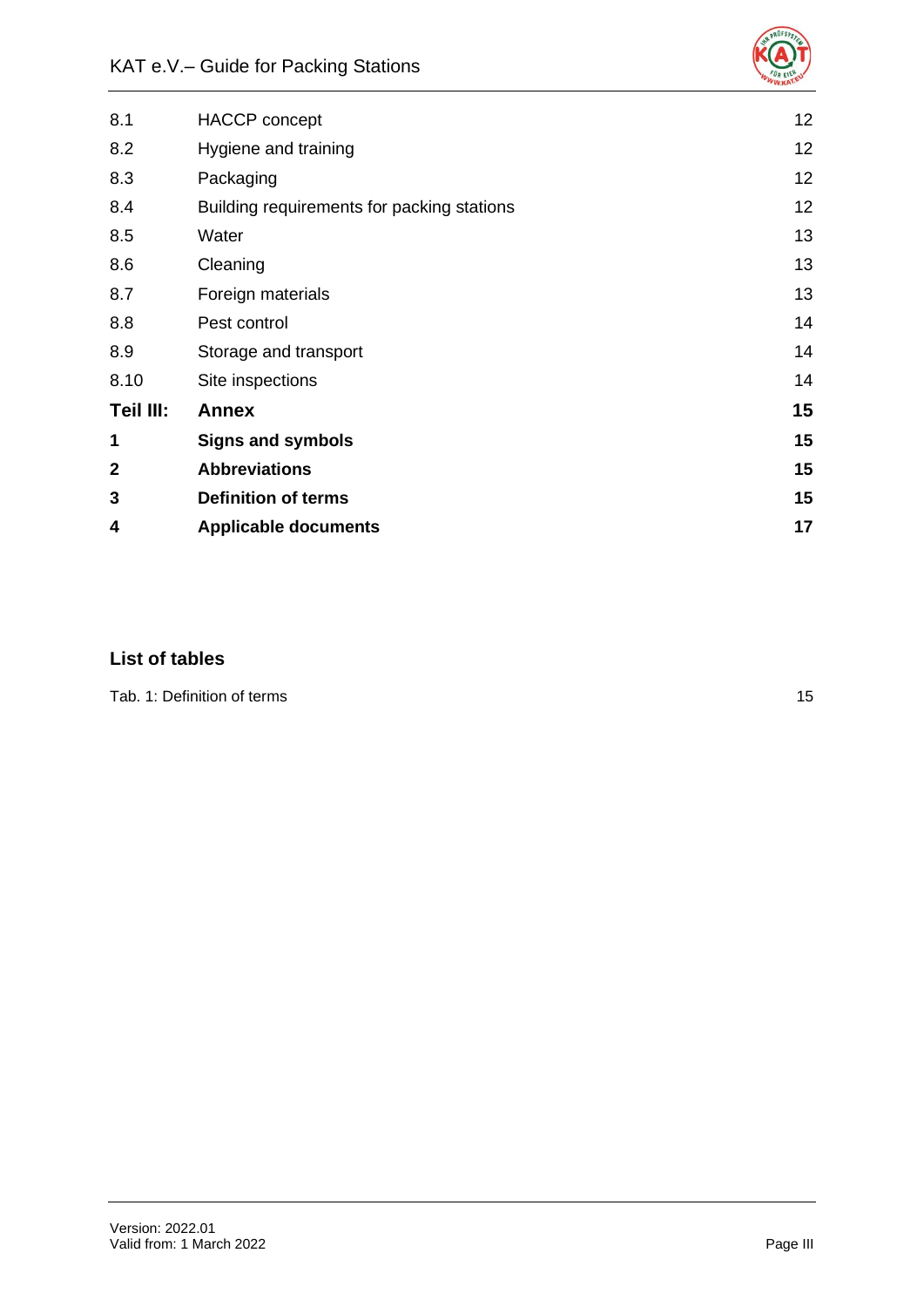

# <span id="page-4-0"></span>**Teil I: Introduction**

# <span id="page-4-1"></span>**1 Basic principles**

# <span id="page-4-2"></span>**1.1 Scope of application**

This Guide has been developed for the marketing of eggs and applies to all packing stations. Every participating establishment that wants to produce and market KAT goods must register with the KAT system and, after successful certification, conclude a participation contract. The establishment is responsible for observing KAT requirements and for full and correct documentation of self-monitoring.

The requirements for conducting the necessary inspections are regulated by contract. This is based on the Label Statutes and the Participation Contract combined with the requirements of the KAT certification protocol.

A distinction is drawn between the following **types of establishment**:

- Packing stations that do/do not keep their own laying hens These establishments are supplied by their own/other laying farms and/or other packing stations.
- Small packing stations that keep their own laying hens >3,000 birds and max. 15 million eggs of incoming goods/year These establishments are supplied by their own laying farms and/or other participants in the KAT system.
- Farm packing stations that keep their own laying hens with up to 3,000 birds

These establishments are only supplied by their own laying farms.

# <span id="page-4-3"></span>**1.2 Registration process**

Each establishment registers independently for participation and prepares an establishment overview ( $\rightarrow$  4.1.2) containing the following information:

- Establishment parameters: Name/address and contact data, KAT ID, GLN /GTIN numbers, type of establishment
- ✓ Bought-in KAT goods/non-KAT goods
- Other commercial premises on the site

The master data are stored in the KAT database. KAT, the system provider, must be notified immediately of any changes to the contact data.

*FB-A-01: Establishment Description form* 

# <span id="page-4-4"></span>**2 Legal requirements**

The legal bases are the Regulation on the marketing standards for eggs, Regulation (EC) 589/2008, Regulation (EU), Regulation (EU) 1308/2013, Regulation (EC) 178/2002, Regulation (EC) 852/2004, Regulation (EC) 853/2004 and Regulation (EC) 1935/2004, as last amended in each case.

# <span id="page-4-5"></span>**3 General information about the KAT Certification Protocol**

For initial certification and for the execution of annual certification audits, the KAT participant commissions a certification body from the list of KAT-approved certification bodies. In addition, the system provider performs KAT verification audits that serve as an additional inspection to ensure that the establishments are complying with the KAT criteria within the certification period. As a rule, the verification audits are performed without prior notice. The establishment is obliged to grant the auditor access to all the information and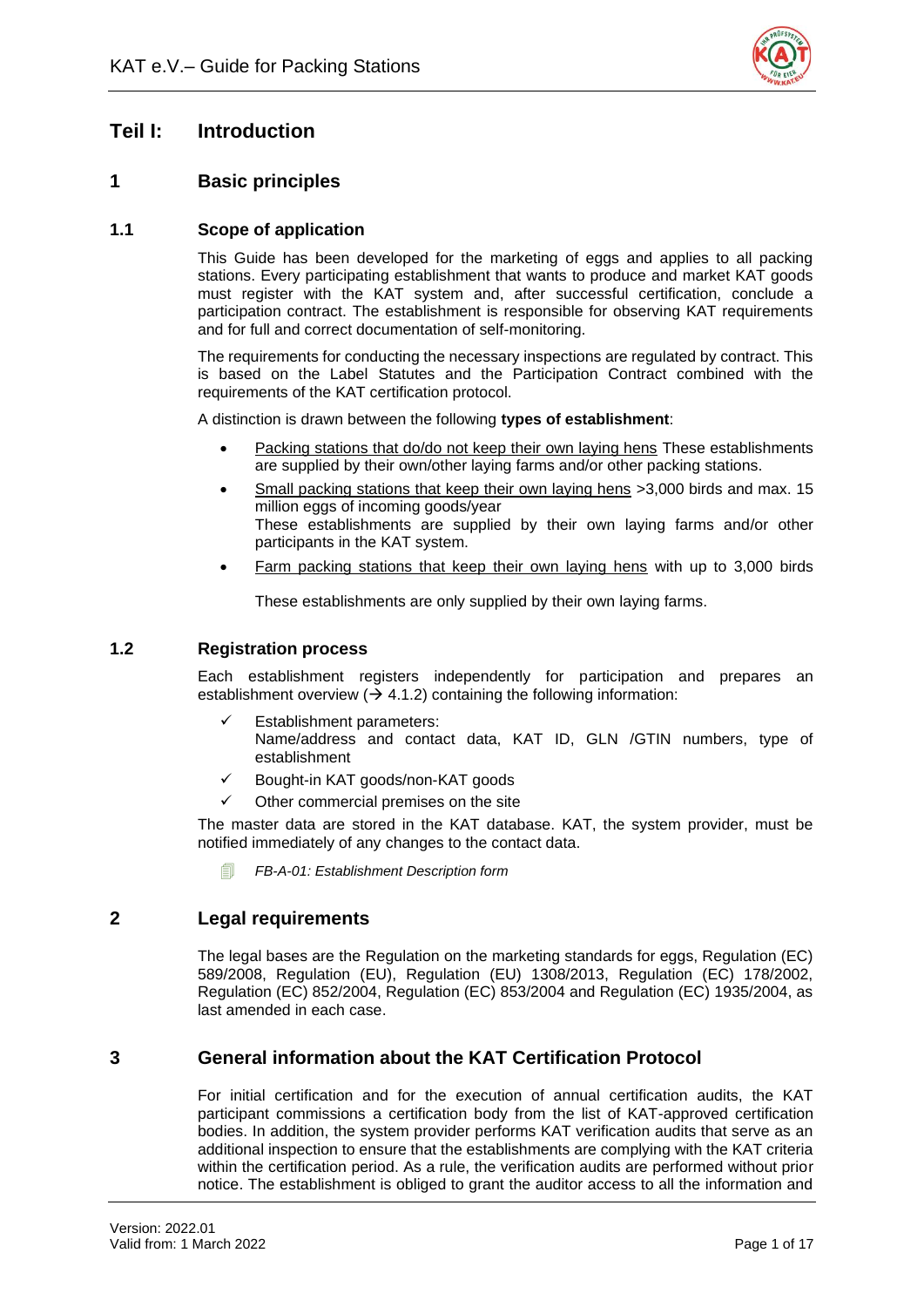

premises relevant for the audit. All further information about the certification process is available in the KAT Certification Protocol.

The audits of the accounts to be carried out in packing stations over and above this are set out in the guide "Administrative Audit for Packing Stations".

- *KAT Certification Protocol*
- *Check list for packing stations*
- *List of approved KAT certification bodies*
- *Guide to Administrative Audits*

# <span id="page-5-0"></span>**4 Internet portal**

In order to create greater transparency, KAT offers a special service on the query page at [www.was-steht-auf-dem-ei.de:](http://www.was-steht-auf-dem-ei.de/) By entering the number printed on the egg (stamp number), consumers can find out the name and location of the laying farm and view pictures of the henhouse and birds. The query function is also available as an app for smartphones.

For further information about the KAT system, please refer to the website [www.kat.eu.](http://www.kat.eu/) Every KAT participant can register for access to the internal area of the website and download relevant documents (circulars, forms, participant lists, etc.).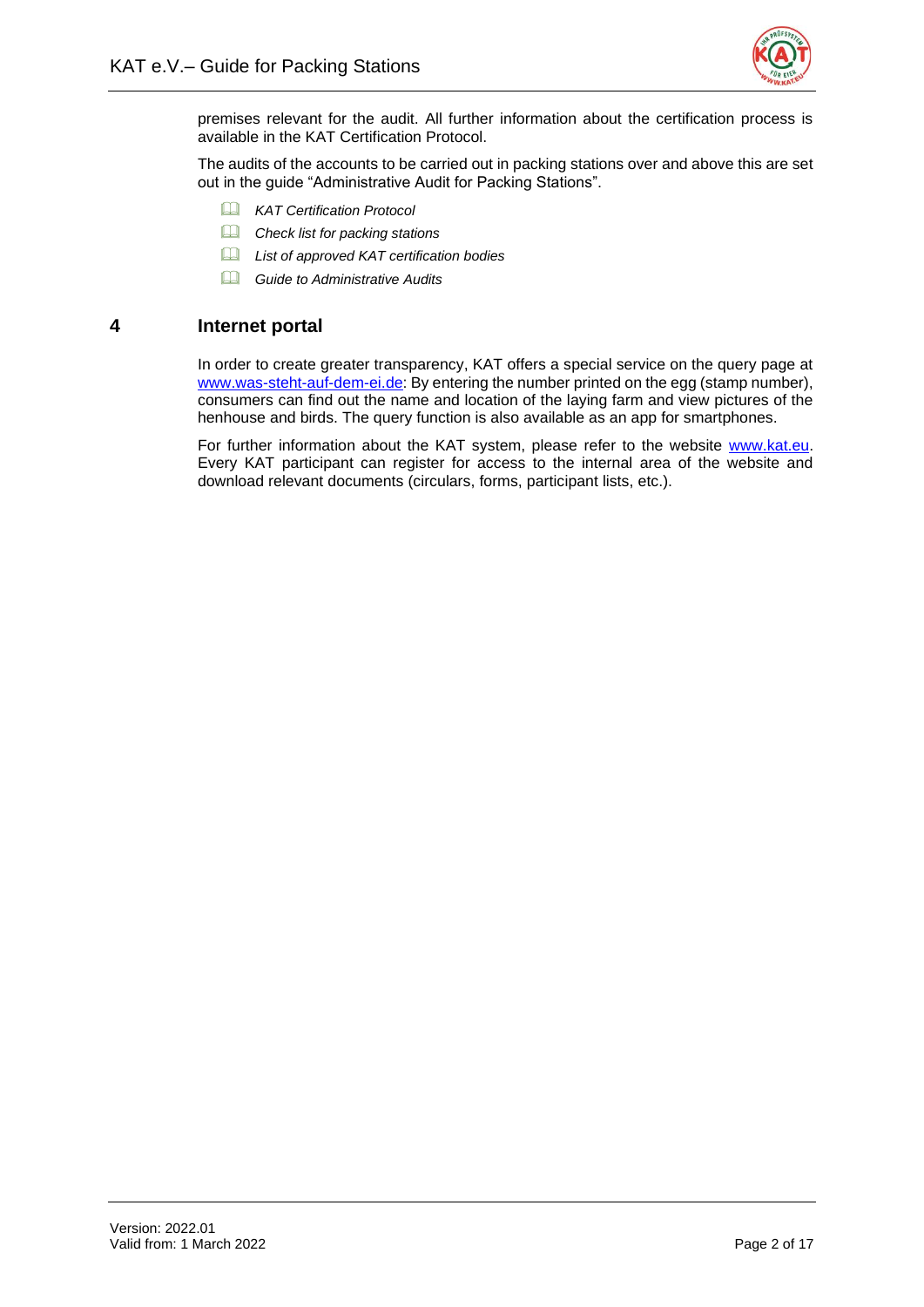

# <span id="page-6-0"></span>**Teil II: List of requirements**

# <span id="page-6-1"></span>**1 General condition of premises**

# <span id="page-6-2"></span>**1.1 Building requirements**

1.1.1 Walls are designed to prevent the accumulation of dirt and to facilitate cleaning. Floors are in a non-defective state and easy to clean. Ceilings (incl. pipes, cables, lamps), as well as windows and other openings, are in a non-defective state and designed to prevent the accumulation of dirt.

> In the sorting area, walls and floors must also be impermeable to water and abrasionresistant.

- 1.1.2 Windows and skylights that are opened for ventilation purposes must be fitted with easily removable insect screens.
- 1.1.3 Doors and gates are in a non-defective state and easy to clean (e.g. no parts that can splinter, no flaking coatings, no corrosion). External doors and gates are designed to prevent the entry of pests.

# <span id="page-6-3"></span>**1.2 Storage of eggs**

- 1.2.1 Sufficient air circulation is guaranteed in the rooms in which eggs are stored, with protection against both direct sunlight and frost. Wide temperature fluctuations in the egg store are to be avoided.
	- *Evidence/documentation*
- 1.2.2 The premises as a whole are exclusively dedicated to the handling and storage of eggs. No non-food objects may be stored or deposited in the packing station area.

#### <span id="page-6-4"></span>**1.3 Storage of packaging material**

- 1.3.1 The packaging material needed for the eggs is stored inside the farm building in a clean, dry place where it is protected against the effects of weather. The storage conditions prevent the packaging material from becoming contaminated by unwanted substances.
- 1.3.2 Small packages and primary packaging may not be reused.
- 1.3.3 The packaging material temporarily stored in the sorting area may not be placed directly on the floor but must be stored on a suitable base or in a raised position.

# <span id="page-6-5"></span>**2 Organisation/cleanliness/hygiene**

#### <span id="page-6-6"></span>**2.1 Organisation and cleanliness**

- 2.1.1 In the packing area, the premises must be in a good condition, clean and free from extraneous odours, other animals and pests. The accumulation of dirt, formation of mould, peeling of paint-work and condensation of water vapour, as well as wide temperature fluctuations and exposure to the effects of the weather, are to be avoided.
- 2.1.2 The sorting machine and the conveyor belts must be clean, hygienic and free from extraneous odours.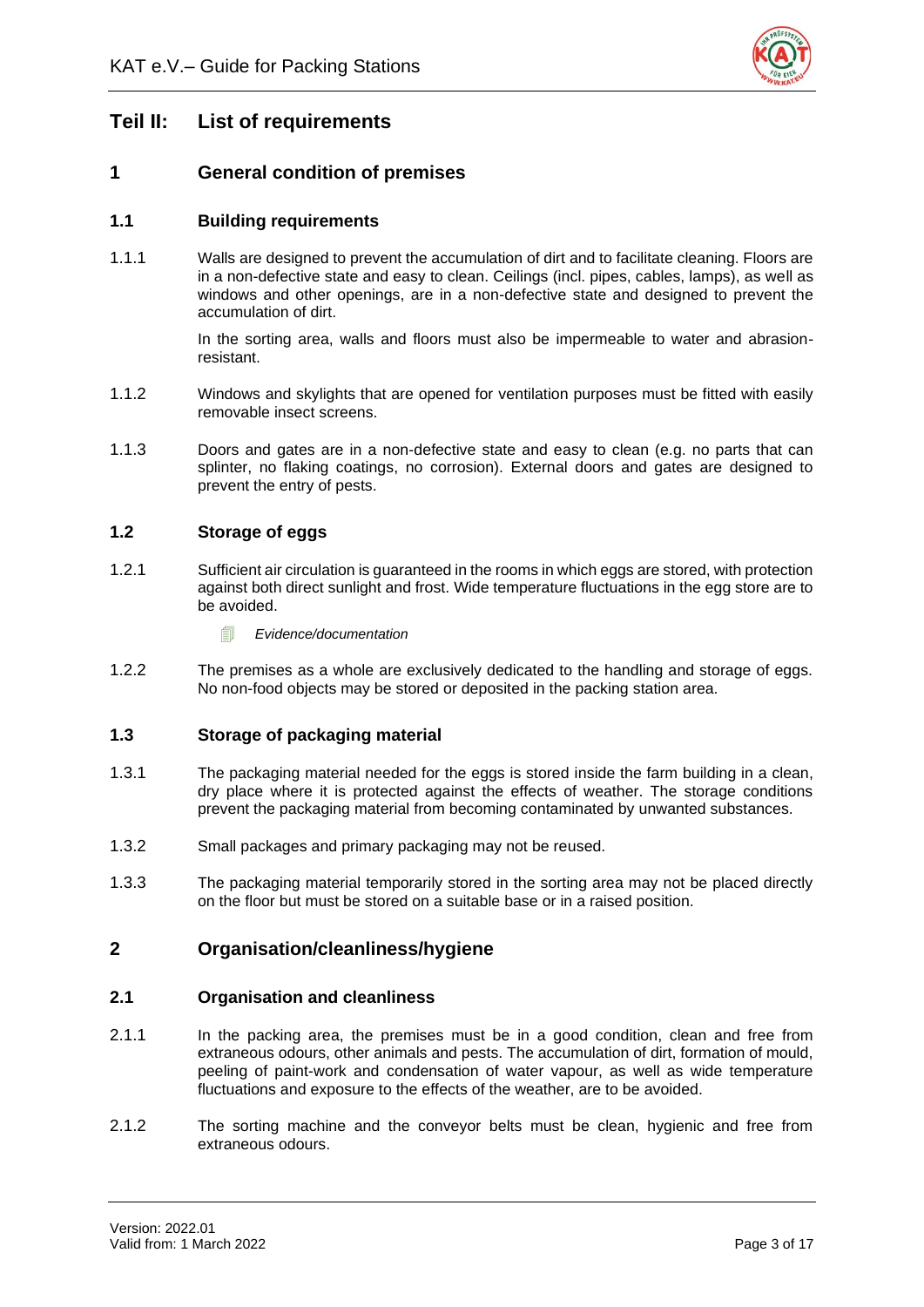

# <span id="page-7-0"></span>**2.2 Staff hygiene**

In accordance with the EU "hygiene package", persons working in an area in which food is handled must maintain a high level of personal cleanliness.

- 2.2.1 All persons working in the packing station wear clean and appropriate work clothing.
- 2.2.2 There are sufficient hand-washing facilities at access points to the packing station area and within the sorting area.

The hand-washing facilities meet at least the following requirements:

- $\checkmark$  Running drinking water at a suitable temperature
- ✓ Liquid soap
- $\checkmark$  Suitable equipment for drying hands
- 2.2.3 Smoking is not permitted when handling eggs (foodstuffs). The smoking ban must be enforced throughout the packing station area.

# <span id="page-7-1"></span>**3 Labelling/storage/sorting**

# <span id="page-7-2"></span>**3.1 Labelling**

#### 3.1.1 Labelling of pallets/transport packaging (unsorted eggs)

When buying in unsorted eggs, every pallet must have a label containing at least the following information:

- ✓ Identification as KAT goods/non-KAT goods
- ✓ Name and address of the producer
- Producer code
- ✓ Number and/or weight of eggs
- ✓ Laying date or laying period
- Dispatch date

#### 3.1.2 Labelling of pallets/transport packaging (finished products)

When buying in finished products, each pallet must have a label containing at least the following information:

- ✓ Identification as KAT goods/non-KAT goods
- ✓ Packing station number
- Quality class
- ✓ Weight class
- ✓ Best-before date
- ✓ Form of production

#### 3.1.3 Minimum information on the accompanying papers (collection slips) – incoming goods

The accompanying papers of the laying farms (collection slips) must include at least the following information:

- ✓ Identification as KAT goods/non-KAT goods
- ✓ Name/address of the producer
- ✓ Producer code
- Name/address of the recipient
- $\checkmark$  Number of eggs broken down by form of production, laying date or laying period
- ✓ Date of dispatch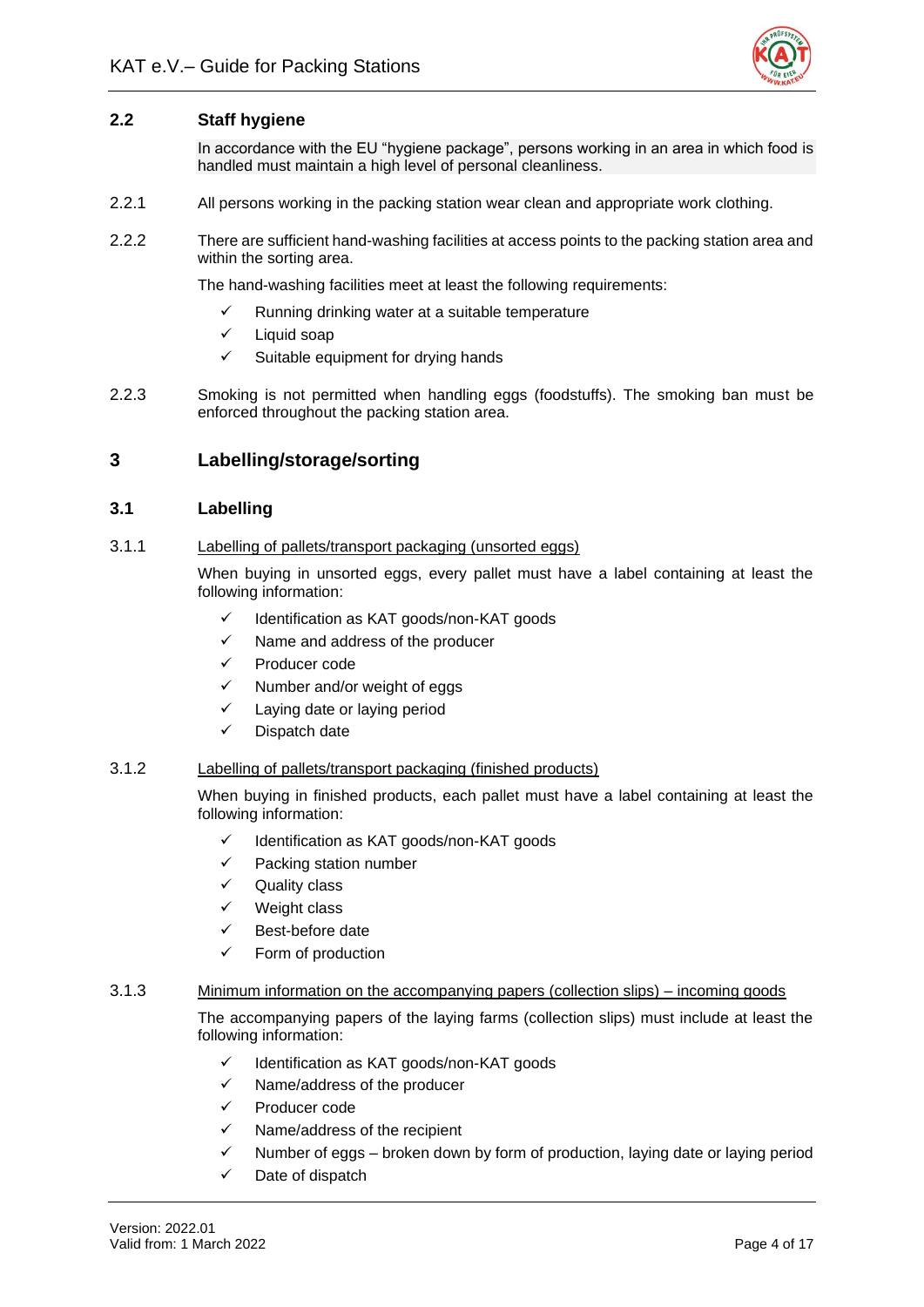

All collection slips must be kept in the packing station. The producer retains a copy of these documents.

If the eggs from the laying farm can no longer be considered for quality class A, the accompanying papers (collection slips) must also be labelled as eggs for industrial use or class B goods.

#### 3.1.4 Labelling of eggs for industrial use

Eggs may be classified as class A or class B. Class B eggs are either those that do not meet the quality characteristics of class A eggs, or class A eggs that have been downgraded. Labelling with the producer code is also mandatory for class B eggs. However, labelling is not mandatory when cracked or soiled eggs cannot be labelled for technical reasons.

Eggs that are supplied to the food industry must be clearly labelled accordingly as "Eggs for the food industry".

If eggs are also supplied to the "Non-food industry", they must be labelled with a red label or sleeve containing the following information:

- Name and address of the recipient
- $\checkmark$  Name and address of the market participant that sent the eggs
- Identification as "Eggs for industrial use" in 2 cm high block capitals and identification as "Unfit for human consumption" in at least 8 mm high letters.

#### 3.1.5 Labelling of finished packaging/small packaging

The outside of packaging containing quality class A eggs must be labelled with the following information, which must be clearly visible and easily legible:

- $\checkmark$  Packing station number
- ✓ Quality class
- Weight class or the information "Eggs of various sizes" and the minimum net weight of the eggs in grams
- ✓ Best-before date
- Recommendation to consumers to store the eggs at fridge temperature after purchase
- ✓ Form of production

The meaning of the producer code is explained on or in the packaging.

*Information: If quality class A eggs from various weight classes are packed together in the same package, the minimum net weight of the eggs in grams must be specified and the outside of the package must bear the information "Eggs of various sizes" or another corresponding notice (see Regulation 589/2008, Article 4).*

#### 3.1.6 Use of the KAT logo

- 3.1.6.1 In the German food retail trade, the use of the KAT logo on the packaging of shell eggs and coloured eggs is compulsory for the clear identification of KAT eggs. The KAT logo complies with current design rules and is correctly applied to egg packaging.
	- *KAT logo design rules*
- 3.1.6.2 Where egg packaging for coloured eggs bears the KAT logo, measures are in place to ensure that the coloured eggs were produced in a KAT-certified dyeing plant and that the KAT ID of that dyeing plant is displayed on the packaging.

#### <span id="page-8-0"></span>**3.2 Stamping of eggs**

3.2.1 Stamping unsorted eggs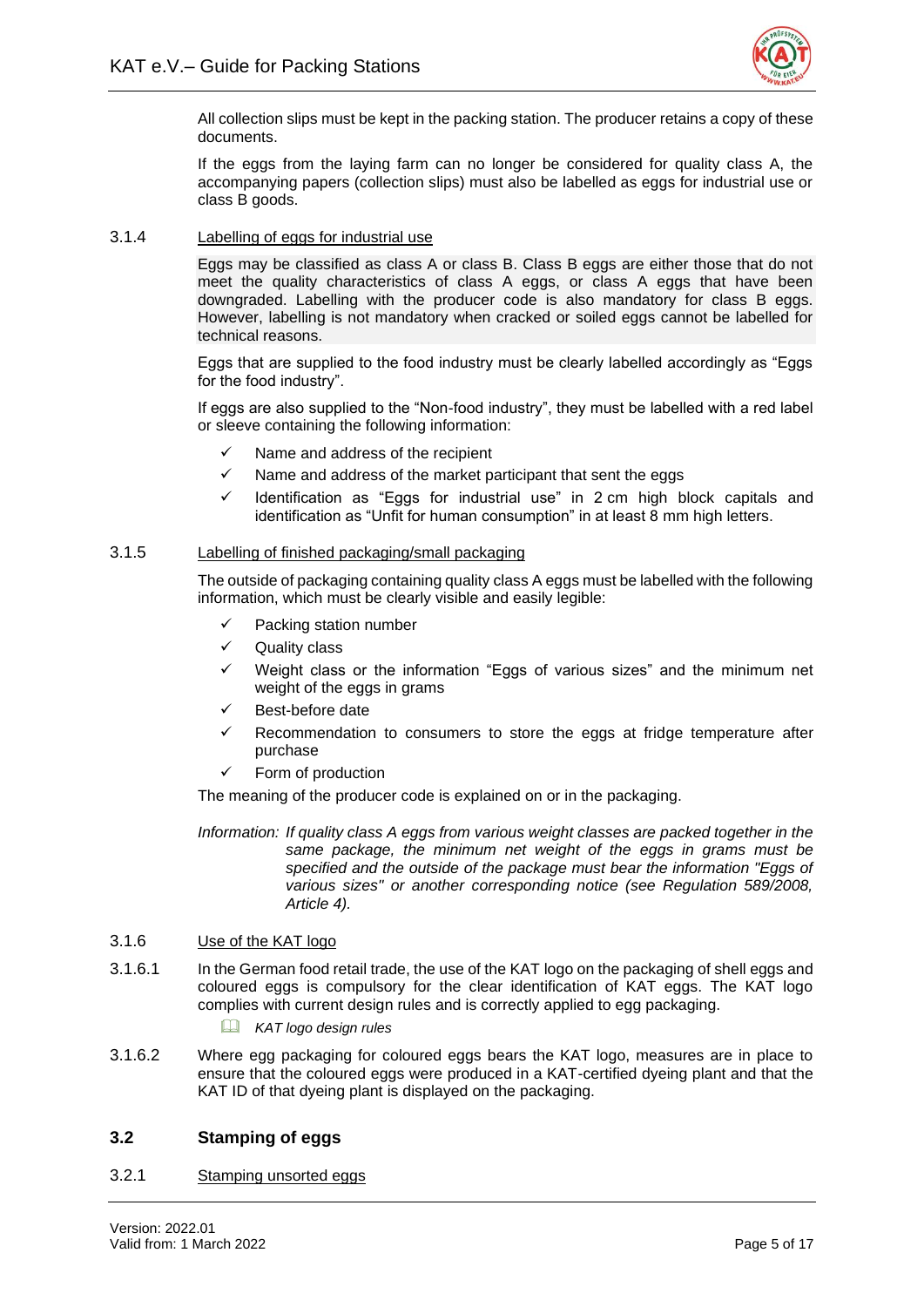

- 3.2.1.1 **[K.O.]** For KAT, obligatory labelling directly on the laying farm applies. All unsorted eggs from KAT establishments located in the packing station are stamped.
	- *Information: Unstamped KAT eggs may only be accepted by the packing station in the event of a stamping device failure that has been entered in the KAT database and reported to the packing station. Any inclusion of unstamped eggs among the incoming goods without any stamping device failure having been reported will result in the immediate removal of KAT status.*
- 3.2.1.2 **[K.O.]** In the event of a stamping device failure at a supplier's laying farm, measures are in place to ensure that the stamping device failure report from the laying farm is entered in the database or made available to the packing station by the time at which the goods are received.

*Information: Laying farms must immediately enter stamping device failure reports in the KAT database and report them to the packing station that is to be supplied.* 

- 3.2.1.3 All goods affected by the defective stamping device must be labelled accordingly.
	- *Information: Similarly, the laying farm must clearly label the transport packaging for the unstamped eggs on site with the words "Stamping device failure/unstamped eggs/stamp number" as information for the packing station being supplied. The packing station may not accept any unsorted eggs from laying farms if the eggs have not been labelled accordingly.*

#### 3.2.2 Stamping finished goods

3.2.2.1 In accordance with the requirements of marketing standards, the stamp must be clearly visible, easily legible and at least 2 mm high.

> *Information: In the inspection of batches and packaging, a tolerance of 20% of eggs with illegible labelling is allowed.*

#### <span id="page-9-0"></span>**3.3 Storage**

3.3.1 Separate storage by form of production

The physical separation in the packing station of unsorted eggs from different forms of production must be ensured. The stamping of eggs alone is not sufficient for differentiating the various forms of production.

Specific areas for eggs from each form of production are identified and labelled in the unsorted eggs store.

*Information: If, due to lack of space, eggs from different forms of production are to be stored directly next to each other, the form of production must be clearly identified and labelled on the pallets (only one form of production per row!).*

#### 3.3.2 Separate storage of eggs for industrial use

Eggs for industrial use must be stored separately from the unsorted eggs in specially designated areas in the packing station.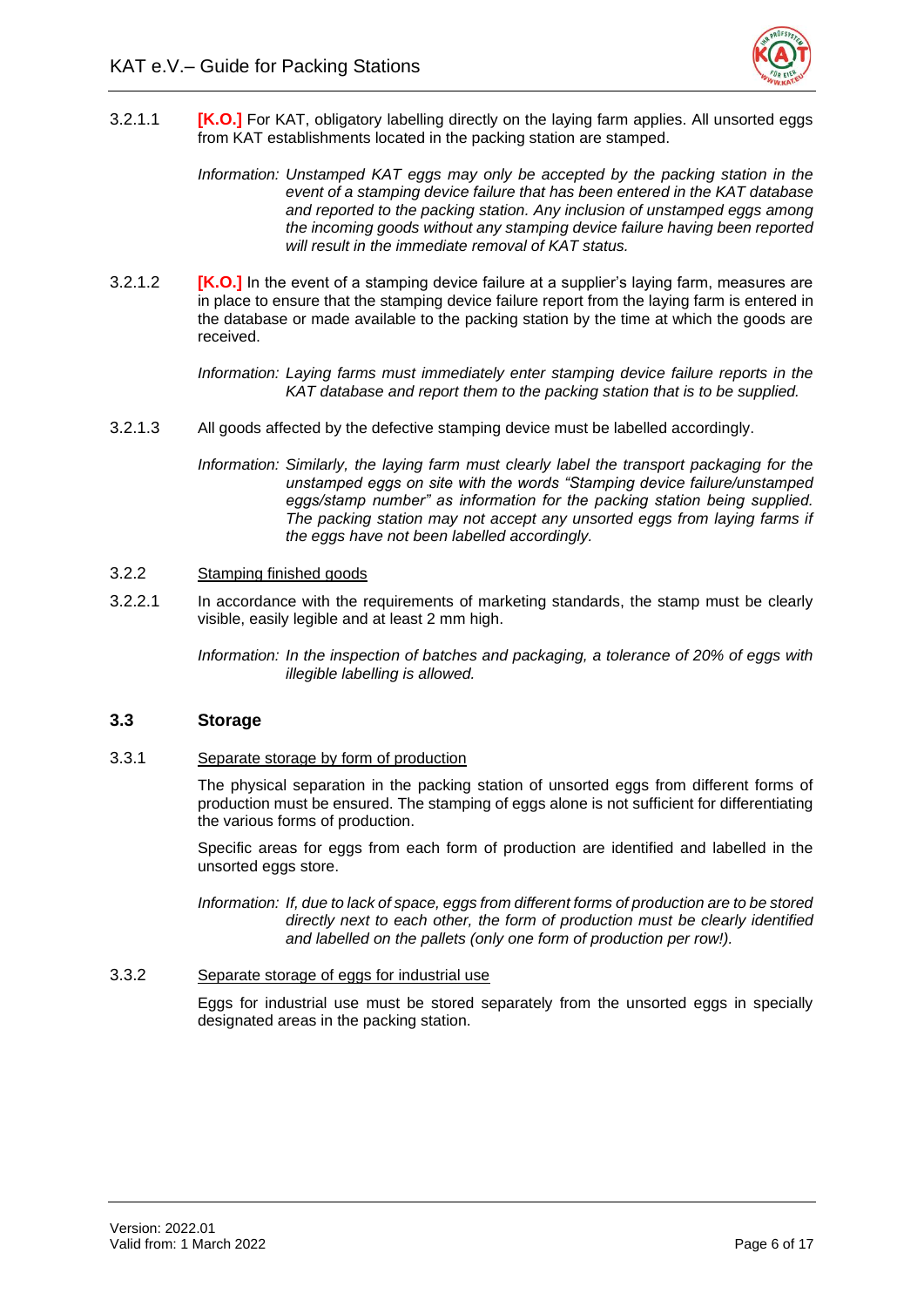

# 3.3.3 Storage of KAT goods/physical separation of non-KAT goods (third-party goods)

All participants in the process chain are responsible for reliably securing the movement of goods. This means that the KAT system participants are required to strictly separate those flows of goods in their establishments that fall under the KAT system both physically (meaning spatially and factually) and in accounting terms from other flows of goods (non-KAT goods) or in-house processes as specified by the standard-setting organisation.

If the packing station buys in third-party goods, the physical separation of KAT goods and non-KAT goods is ensured to prevent any risk of confusion or intermixing.

Definition of physical separation: separated area that is clearly defined and identified.

#### <span id="page-10-0"></span>**3.4 Sorting**

The packing stations must possess the technical equipment required for the sorting and proper handling of the eggs.

- 3.4.1 As well as a sorting machine, the packing station has one or more calibrated scales to weigh the eggs, as well as a device to determine the height of the air chamber.
- 3.4.2 The sorting machine has at least one candling booth that is permanently manned or other suitable form of automated equipment to control the quality of the individual eggs.
- 3.4.3 Suitable preventive measures must be taken to prevent any mixing of eggs from different forms of production during the sorting process.
- 3.4.4 **[K.O.]** The packing station must ensure that the possibility of any mixing of KAT goods and non-KAT goods during sorting and packing is excluded.

If a packing station also sorts non-KAT goods, it must also ensure that the non-KAT goods are sorted consistently with separate sorting records clearly stating the exact sorting times and the total number of eggs.

3.4.5 Eggs must be sorted, labelled and packed in accordance with the marketing standards for eggs as defined in Regulation 589/2008 within ten days of laying.

> *Information: Eggs that have not been sorted, labelled and packed by the 10th day after laying are automatically given the status of eggs for industrial use and must be handled and labelled accordingly (* $\rightarrow$  *3.1.4).*

3.4.6 The best-before date is set at no more than 28 days after the laying date. If a laying period is specified, the first day of this period must be used as the basis for setting the best-before date.

*Information: For retail deliveries, a remaining shelf life of 21 days is recommended.* 

#### 3.4.7 Calibration of sorting equipment

- 3.4.7.1 The sorting equipment servicing interval history complies with the equipment manufacturer's specifications, where available.
- 3.4.7.2 At least once every two weeks, one set of calibrated test eggs is weighed twice in a row. This must be documented. If no calibrated test eggs are available, at least 30 eggs from the range of weight classes that have been sorted at the relevant packing station must be weighed at least weekly using a calibrated set of single egg scales. The weights must be documented.
	- *Evidence/documentation*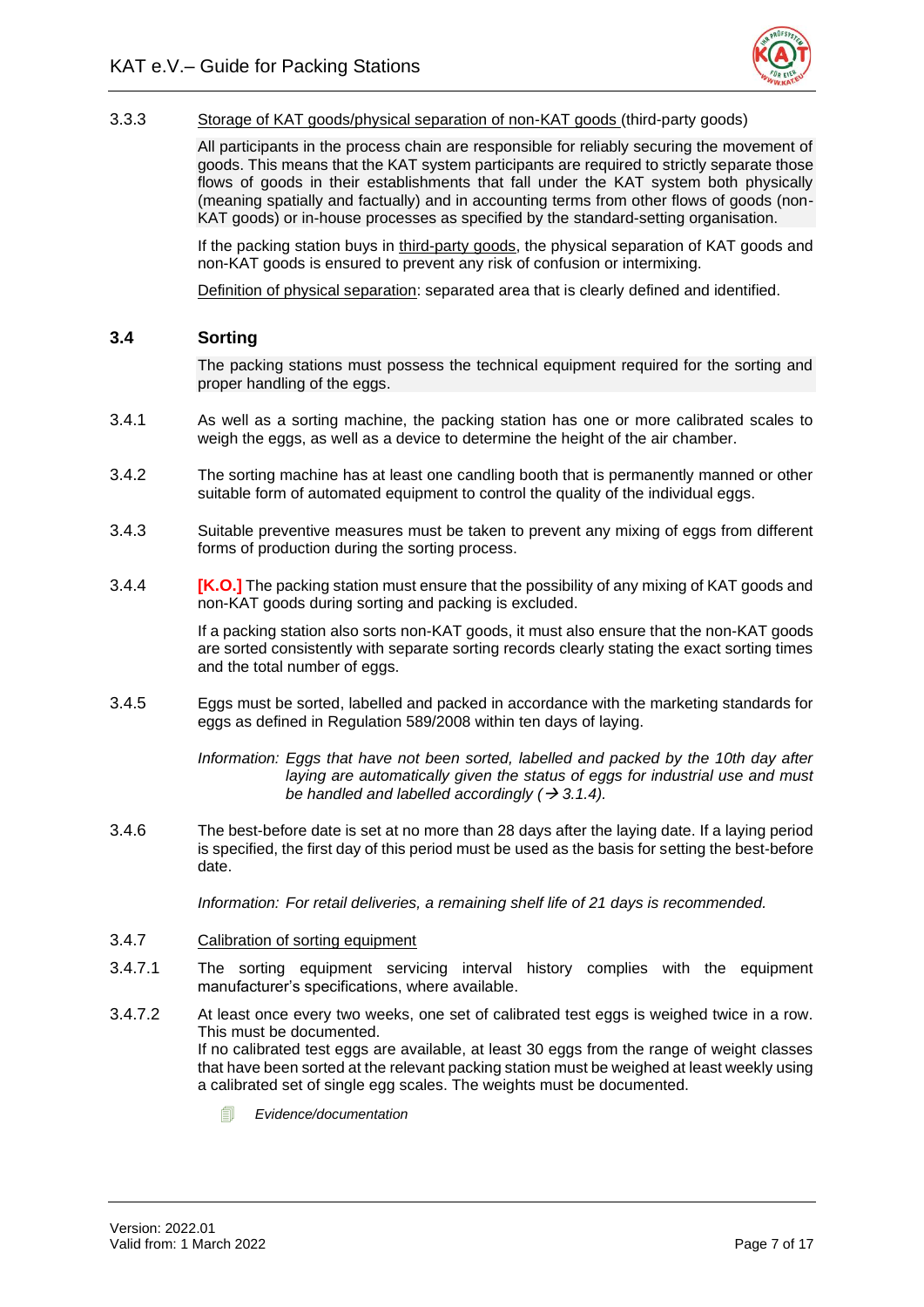

## <span id="page-11-0"></span>**3.5 Use of UV-C light treatment**

The criteria listed under chapter 3.5 only apply to packing stations with technical equipment for the decontamination of egg shells using UV-C light. In Germany, the Ordinance on Food Irradiation prohibits the use of this treatment on eggs. Exception: a corresponding exemption certificate from the Federal Office of Consumer Protection and Food Safety (BVL) is held. There are no corresponding rules applicable to other EU Member States.

- 3.5.1 If ultraviolet light (UV-C treatment) to decontaminate the egg shells is used as part of the sorting process, this is documented.
- 3.5.2 A valid exemption certificate from the BVL is held for packing stations based in Germany.

*Information: Inspection criterion 3.5.2 only applies to packing stations in Germany.* 

- 3.5.3 Measures are in place to guarantee that only clean eggs are treated with UV-C light. The corresponding work instruction is available.
- 3.5.4 The process flow for UV-C treatment is documented. Records are available detailing the quantity of treated eggs, the establishments of origin, recipients, the treatment date and the parameters applied to the UV-C treatment.
- 3.5.5 The effectiveness of the UV-C treatment is regularly documented using before-and-after checks of contamination levels on the egg shell.

# <span id="page-11-1"></span>**4 In-company self-monitoring**

Every operator of an egg packing station undertakes to fulfil the statutory requirements and to implement, operate and maintain an effective self-monitoring system.

#### <span id="page-11-2"></span>**4.1 Official license and establishment data collection**

4.1.1 **[K.O.]** The packing station has an official licence.

In order to be licensed as packing stations for the sorting of eggs by quality and weight, establishments must have the necessary plant and technical equipment for activities of this kind and scope and to ensure the correct handling of the eggs.

To be licensed as a packing station or registered as a collecting point, the entity in question must submit a written application/notification to the responsible regional council (Regierungspräsidium). The competent authority will assign an identification number to the packing station.

- *Evidence of official licence*
- 4.1.2 Each packing station has an appropriate establishment description, including at least all the company's master data.
	- *FB-A-01: Establishment Description form*
- 4.1.3 The information in the establishment description must match the master data in the KAT database. The KAT Office must be notified of any changes to the establishment data. There is documentary evidence of this.
- 4.1.4 In addition, when accepting alternative goods from non-KAT-approved laying farms, the KAT Office must be notified immediately. There is documentary evidence of this.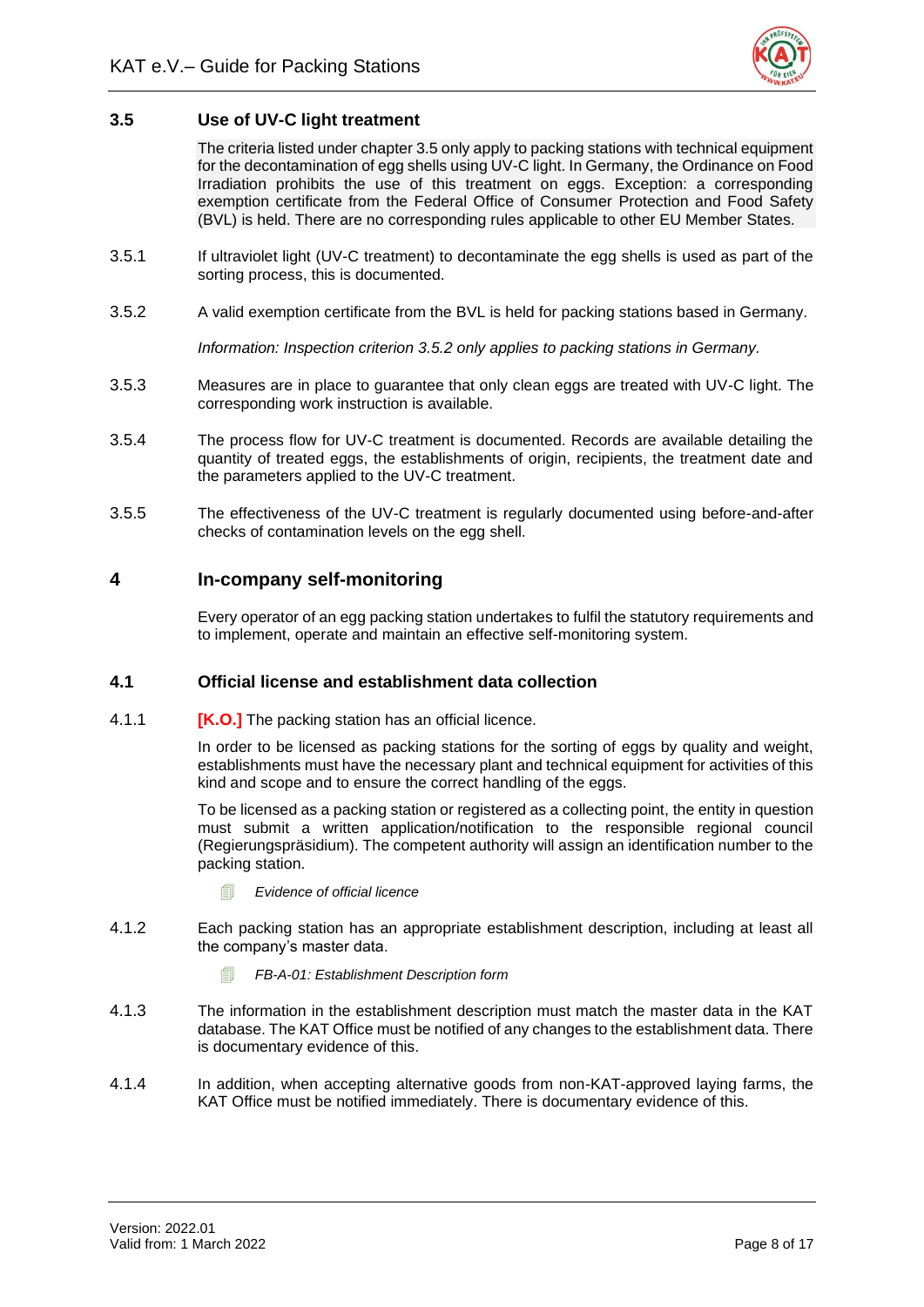

# <span id="page-12-0"></span>**4.2 IFS certification**

- 4.2.1 **[K.O.]** At packing stations with incoming goods of more than 15 million eggs per year, certification in compliance with IFS Food or IFS Wholesale/Cash & Carry is required.
	- *IFS certificate*
- 4.2.2 For packing stations with less than 15 million incoming eggs/year, instead of IFS certification, the additional checkpoints for small establishments as set out in chapter 8 are checked. Relevant documentary evidence regarding the annual egg quantities in incoming goods is available.

# <span id="page-12-1"></span>**4.3 Crisis management**

The system participant is obliged to notify the KAT Office immediately if it is suspected or assumed that a product is not marketable in accordance with existing legislation and/or does not meet KAT requirements.

#### 4.3.1 Measures in crisis situations/emergency plans

Emergency plans with clear responsibilities (telephone numbers) are in place for crisis situations. These must contain all important contact data. In crisis situations, KAT must be informed.

*Information: For the protection of the KAT system the system participant is also obliged to execute their crisis management in close consultation with the KAT Office. This means that, if necessary, the Office must be immediately provided with all the necessary documents/information in order to assess/classify and provide support for the crisis situation. Media statements referring to the requirements/basic principles of the KAT system may only be made after prior consultation with the Office.*

*This also includes information about supplier companies that do not meet KAT requirements (* $\rightarrow$  *4.4).* 

- *FB-A-02: Emergency Plan/Contact List form*
- *Crisis Management Guide for Member Establishments*

# <span id="page-12-2"></span>**4.4 Goods inspections**

#### 4.4.1 Incoming goods inspection

A system for the inspection of incoming goods is introduced and includes at least the following points:

- $\checkmark$  Stamping of the eggs
- ✓ Form of production
- Laying date/laying period
- $\checkmark$  Egg quality

The incoming goods inspection can take the form of random samples and is to be documented accordingly.

*Information: An incoming goods inspection is not required for inline packing stations (with an inline packing station, the egg belts in the henhouse are directly connected to the sorting machine in the packing station) or for incoming eggs that are produced in henhouses directly on the farm premises.*

*Evidence/documentation FB-PS 3: Goods inspections*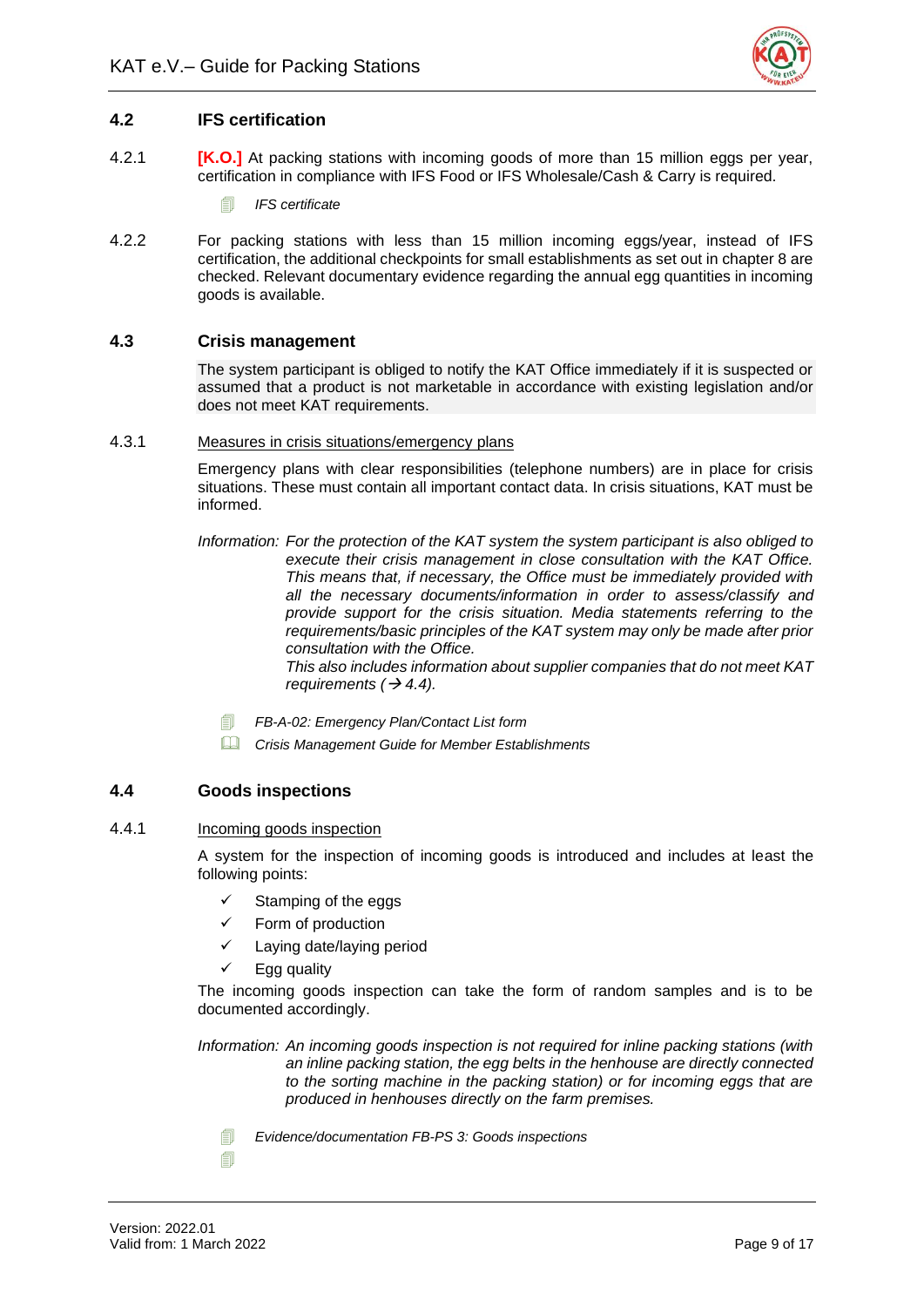

# 4.4.2 Outgoing goods inspection

A system for the inspection of outgoing goods is introduced and includes at least the following points:

- Stamping of the eggs
- Best-before date
- ✓ Labelling elements
- ✓ Quality of the eggs (cleanliness, intactness)
- Weight class

The outgoing goods inspection can take the form of random samples and is to be documented accordingly.

**EVidence/documentation FB-PS 3: Goods inspections** 

# <span id="page-13-0"></span>**5 Egg quality inspections**

Egg quality inspections are to be carried out in accordance with the marketing standards for eggs (Regulation 589/2008) and the sample size (180 eggs) specified therein.

# <span id="page-13-1"></span>**5.1 Air chamber**

Height not above 6 mm, stationary; for eggs marketed under the designation "Extra", not above 4 mm. A deviation of up to 5% is acceptable.

# <span id="page-13-2"></span>**5.2 Dirt, quality of egg shell**

The shell and cuticula must be clean and undamaged, the eggs must have a normal shape. A deviation of up to 5% is acceptable.

#### <span id="page-13-3"></span>**5.3 Egg weight**

Class A eggs are sorted into the following weight classes:

XL Very large: 73 g and over

- L Large: 63 g up to less than 73 g
- M Medium: 53 g up to less than 63 g
- S Small: less than 53 g

When checking the weight class, a maximum of 10% of the eggs may be directly above or below the weight class stated on the packaging. However, of these 10% deviations, no more than 5% may be in the lower weight class.

#### <span id="page-13-4"></span>**6 Database**

All establishment data, as well as all process stages relating to egg production, marketing and processing, are documented in the KAT database. Each stage reports the outgoing goods to the next stage in order to establish a plausible and comprehensible traceability system for the flow of goods.

#### <span id="page-13-5"></span>**6.1 Goods entry in the database**

The goods reports are entered in the database [\(https://datenbank.kat.eu](https://datenbank.kat.eu/) ) in the form of quantity reports. The same principles apply to any purchases of coloured eggs or the purchase of non-KAT goods (third-party goods). After successful certification, the KAT Office issues the establishment with access data for the KAT database. Every establishment is responsible for maintaining the confidentiality of the access data and for all data entered. Entry of the outgoing goods reports in good time (reporting period from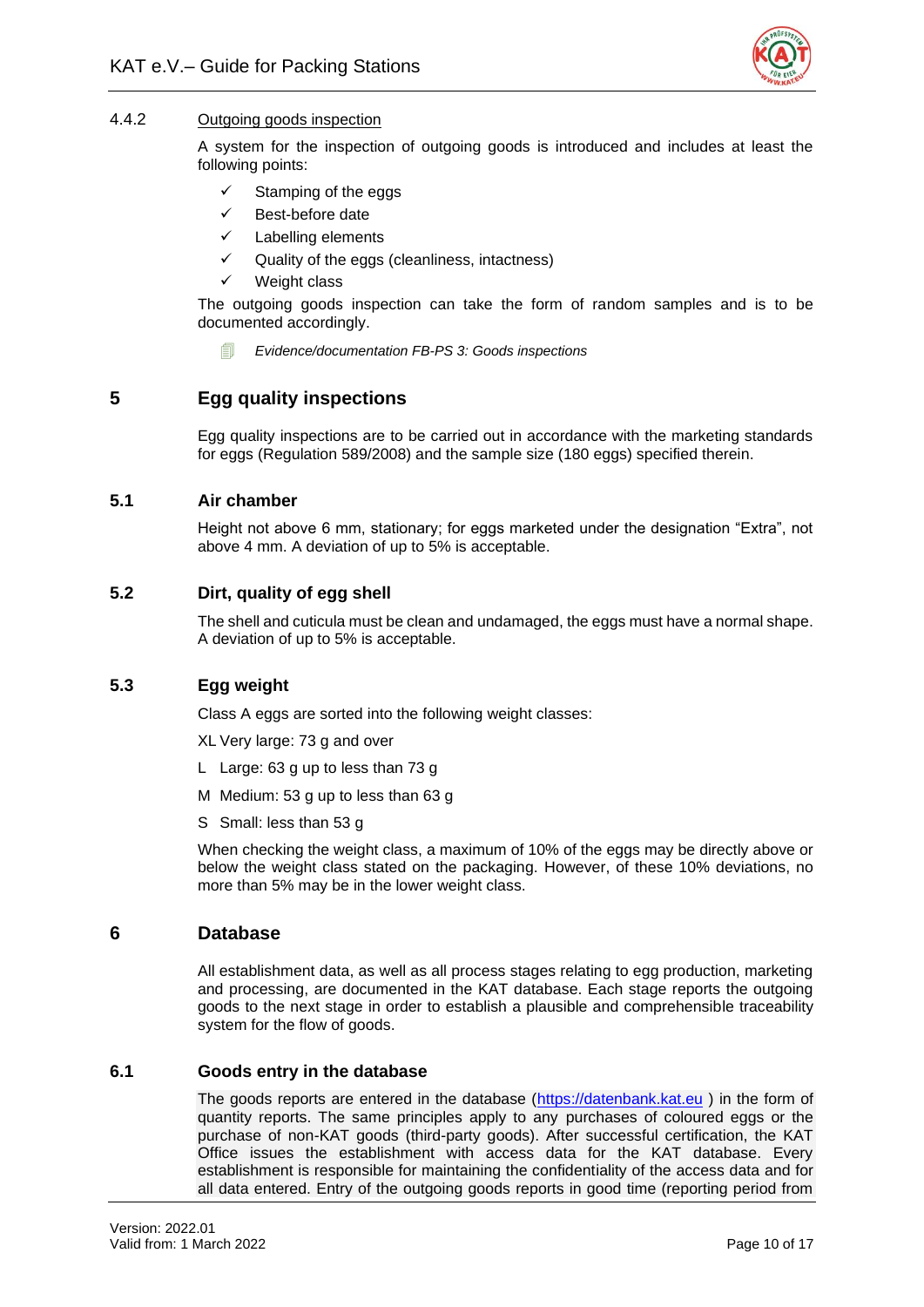

Monday to Sunday) is indispensable for checking the plausibility of the goods flow as part of the administrative audit.

6.1.1 **[K.O.]** Detailed, weekly reports on the movement of **KAT goods** (egg quantities) must be entered in the KAT database by midnight on the Wednesday of the following week.

> *Information: The laying farm may assign the task of entering the egg quantities in the KAT database to the receiving packing station. In order to ensure that there are no omissions and to comply with data protection requirements, the laying farm must authorise the packing station to enter the goods reports.*

- *VA-DB 1: KAT manual for entering goods reports in the KAT database*
- *VA-JA 2: Database instruction for packing stations*
- 6.1.2 **[K.O.]** Detailed, weekly reports on the movement of**coloured eggs** (egg quantities) must be entered in the KAT database by midnight on the Wednesday of the following week.
- 6.1.3 **[K.O.]** Detailed, weekly reports on the movement of **non-KAT goods** (egg quantities) must be entered in the KAT database by midnight on the Wednesday of the following week.

*Information: To check the securing of the flows of goods, additional administrative audits are performed at the packing stations that purchase non-KAT goods*  $(\rightarrow 4.1.4)$ *.* 

6.1.4 **[K.O.]** Detailed, weekly reports on the movement of goods (egg quantities) for **contract processing** (contract sorting/contract dyeing) must be entered in the KAT database by midnight on the Wednesday of the following week.

# <span id="page-14-0"></span>**7 Traceability/assurance of origin**

#### <span id="page-14-1"></span>**7.1 Management of sorting records**

**[K.O.]** Packing stations must keep a batch-related sorting record; the batch size may not exceed the daily output. The sorting record must include the sorting date and time, as well as the following information:

- Total number of eggs sorted on the respective day
- Breakdown of the eggs sorted according to weight class
- The number of eggs broken during sorting
- Information about the origin of the eggs (KAT ID or stamp number) and laying date/period
- *Evidence/documentation, FB-PS 4: Sorting record*

#### <span id="page-14-2"></span>**7.2 Traceability**

**[K.O.]** The packing station must have a traceability system in order to ensure and document the identification of batches of unsorted eggs and how these relate to batches of end products in either direction (from the delivered product to unsorted eggs and vice versa).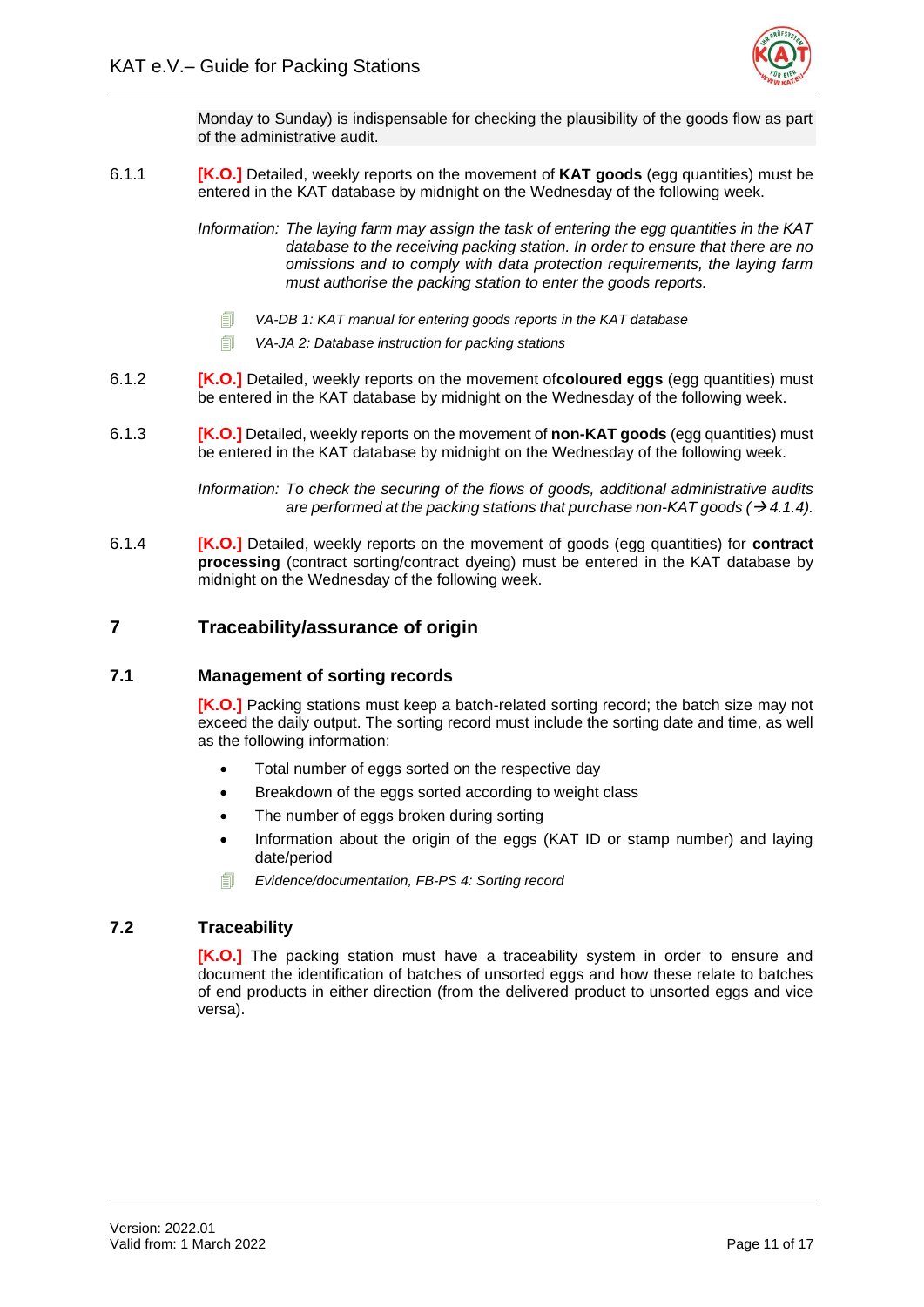

# <span id="page-15-0"></span>**8 Additional checkpoints for small establishments**

Small packing stations and farm packing stations with less than 15 million incoming eggs/year do not need an IFS certificate  $($  > Chapter 4). The following checkpoints therefore additionally apply to all small establishments as defined above:

# <span id="page-15-1"></span>**8.1 HACCP concept**

- 8.1.1 **[K.O.]** There is a documented HACCP concept which includes all unsorted eggs, packaging and every process from goods receipt to delivery. The system is checked annually.
	- *Evidence/documentation*
	- *VA-PS 1: Example of HACCP concept*

# <span id="page-15-2"></span>**8.2 Hygiene and training**

- 8.2.1 **[K.O.]** There are documented instructions regarding staff hygiene, which are implemented in full. These include
	- hand washing and disinfection,
	- eating and drinking,
	- smoking.
	- behaviour in the event of skin injuries (e.g. cuts, grazes),
	- dealing with infectious diseases.
- 8.2.2 Street clothes and work clothing must be stored separately from one another.
- 8.2.3 External persons may only enter the production areas in hygienic clothing and if accompanied by an employee of the establishment.
- 8.2.4 All work clothing is regularly and thoroughly cleaned.
- 8.2.5 Staff are instructed at least once per year in matters of food hygiene. This is documented.
	- *Evidence/documentation FB-PS 7: Documentation of hygiene training*
- 8.2.6 In the event that the company has permanent employees, it provides social facilities and toilets, the size and design of which are tailored to the number of staff. These are in a clean and intact state. There must be no negative effect from these areas on the product.
- 8.2.7 The changing rooms are arranged such that they provide direct access to the packing station.

#### <span id="page-15-3"></span>**8.3 Packaging**

- 8.3.1 The supplier has provided detailed specifications for all packaging used.
- 8.3.2 There are declarations of conformity or other documentation from the supplier (certificates) for all packaging that comes into direct contact with food. These confirm that the packaging is suitable for its proposed use.

#### <span id="page-15-4"></span>**8.4 Building requirements for packing stations**

8.4.1 The external areas are in a consistently non-defective and proper state and are included in pest control.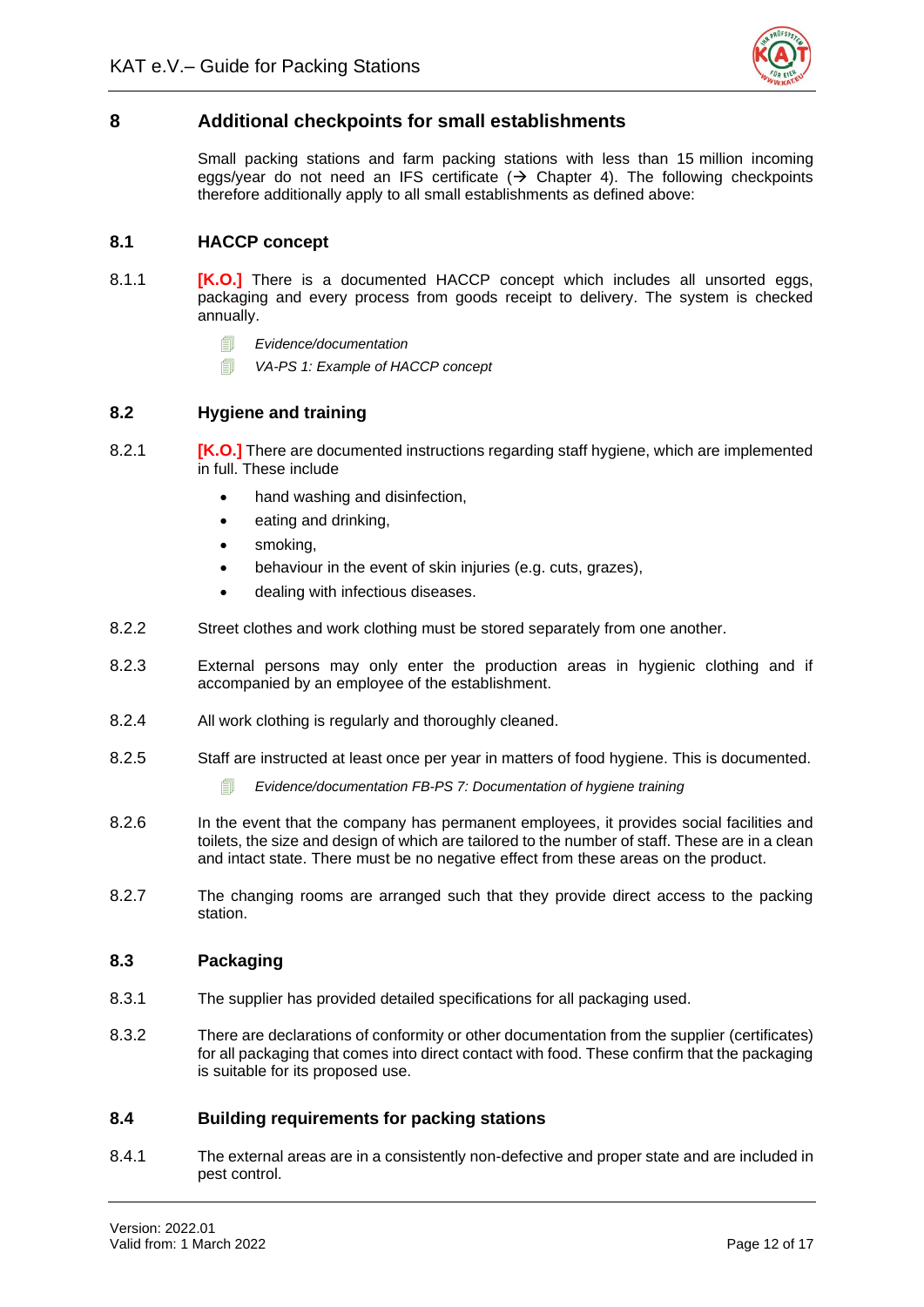

- 8.4.2 Walls are designed and built to prevent dirt accumulation and to contain condensation or mould and allow for easy cleaning.
- 8.4.3 The wall surfaces are in a non-defective state, and are easy to clean and, where necessary, disinfect. They are impermeable to water, water-repellent and abrasion-resistant.
- 8.4.4 The floor coverings are appropriate for the production requirements (e.g. mechanical load, cleaning agents, temperature), are in a non-defective condition and easy to clean.
- 8.4.5 The drain outlets are easy to clean and designed such that the risk of product contamination is minimised (e.g. negative effects, penetration of pests etc.).
- 8.4.6 Ceilings and ceiling structures (incl. pipes, cables, lamps) are built such that the accumulation of dirt as well as condensate and mould formation are minimised. They are easy to clean.
- 8.4.7 Windows and other openings are built such that the accumulation of dirt is avoided. Where windows and skylights are opened for ventilation purposes, they are fitted with easily removable insect screens or similar to prevent contamination.
- 8.4.8 The doors are in a non-defective condition. They are easy to clean and, if necessary, disinfect. External doors and gates are designed and can be closed such that the entry of non-authorised persons and pests is prevented.
- 8.4.9 Equipment and taps are easy to clean and are kept clean and in good condition (functioning properly, no rust or corrosion).
- 8.4.10 Any existing ventilation systems are installed such that filters and other parts that need cleaning or replacing are easily accessible.

# <span id="page-16-0"></span>**8.5 Water**

8.5.1 The water used is drinking water and must be available in sufficient quantity. The water quality is monitored.

# <span id="page-16-1"></span>**8.6 Cleaning**

- 8.6.1 There are cleaning and disinfection plans for all areas requiring cleaning as well as instructions on how to use the cleaning agents and disinfectants.
- 8.6.2 Cleaning and disinfection activities are documented with random inspections.

*FB-PS 5 and 6: Cleaning and disinfection plan and documentation*

- 8.6.3 There must be no foods in the immediate vicinity during cleaning and disinfection.
- 8.6.4 The cleaning cloths used for cleaning and disinfection are in perfect hygienic condition.
- 8.6.5 The current legal provisions for waste disposal are complied with (Regulation (EC) 1774/2002). Food waste and other types of waste are collected in clearly marked containers and removed as quickly as possible from spaces where food is handled. The accumulation of this type of waste is avoided.

#### <span id="page-16-2"></span>**8.7 Foreign materials**

8.7.1 If the use of wood is unavoidable, the wood is in an intact and clean condition.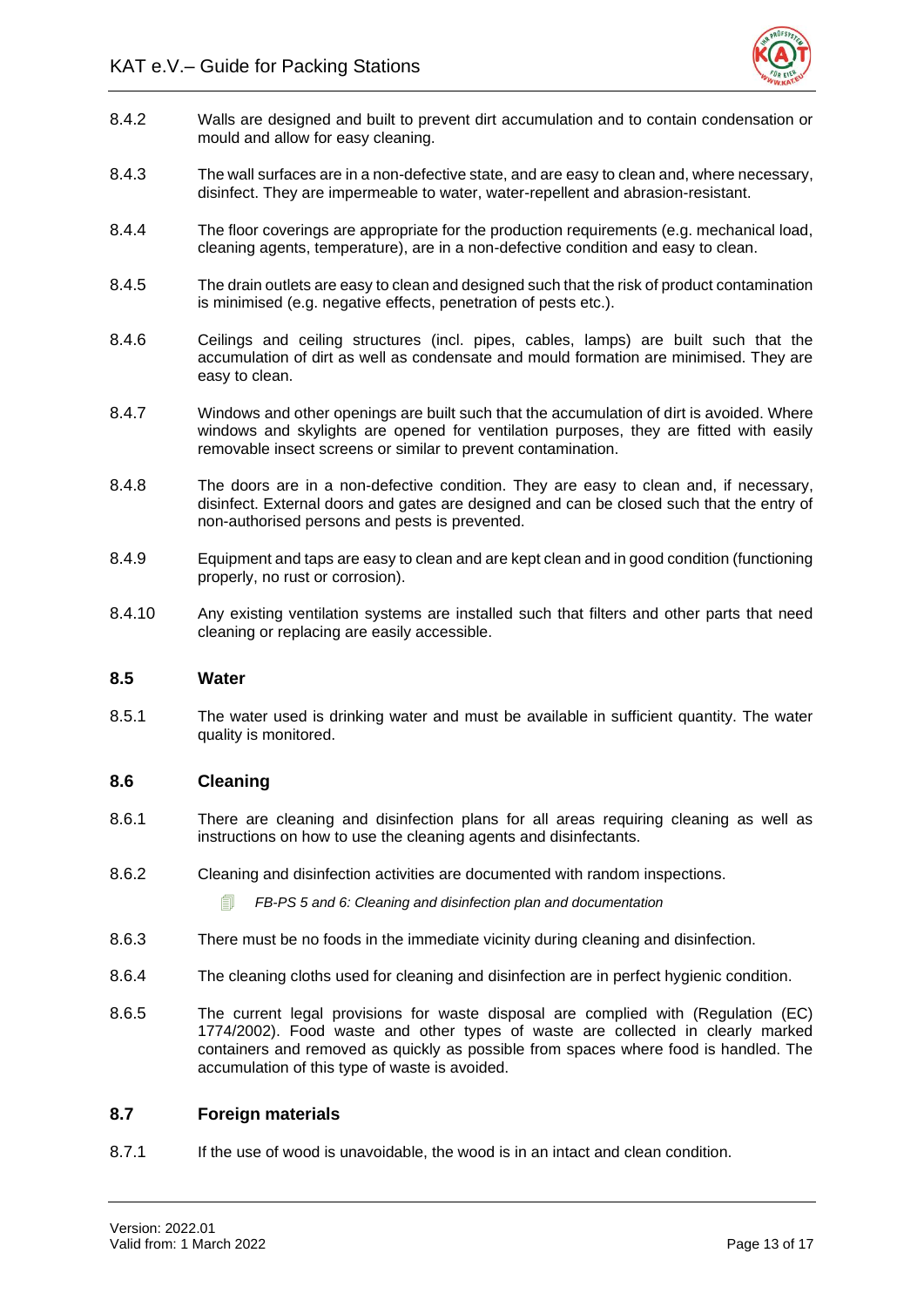

- 8.7.2 Glass breakages are generally recorded. There is a clearly described procedure to deal with glass breakages.
	- *FB-PS 8: Wood and glass register*

# <span id="page-17-0"></span>**8.8 Pest control**

- 8.8.1 The establishment has a suitable pest control system. If the establishment performs pest control services itself, the relevant person has proof of expertise or there is a contract with an external service provider.
- 8.8.2 The minimum requirements for documentation are observed.

# <span id="page-17-1"></span>**8.9 Storage and transport**

- 8.9.1 Before loading, the condition of the transport vehicles is checked and any necessary measures are taken (e.g. extraneous odours, dust, damp, pests, mould formation). All transport vehicles as well as the loading ramp/areas are included in the cleaning plan.
- 8.9.2 Transport and storage containers are clean and in good condition.
- 8.9.3 Cleaning and disinfection agents incl. pest control agents must be kept separately from food and stored in closed, leak-proof containers.
- 8.9.4 All materials used for maintenance and repair work are fit for purpose (e.g. fats and coatings suitable for use in food).
- 8.9.5 The temperature in the egg store is documented on a daily basis.
	- *FB-PS 02: Temperature control in egg store*

# <span id="page-17-2"></span>**8.10 Site inspections**

- 8.10.1 Site inspections are carried out across all areas at least once per year. Discrepancies and any corrective and improvement measures arising as a result are documented.
	- *FB-ZS 01: Site inspection*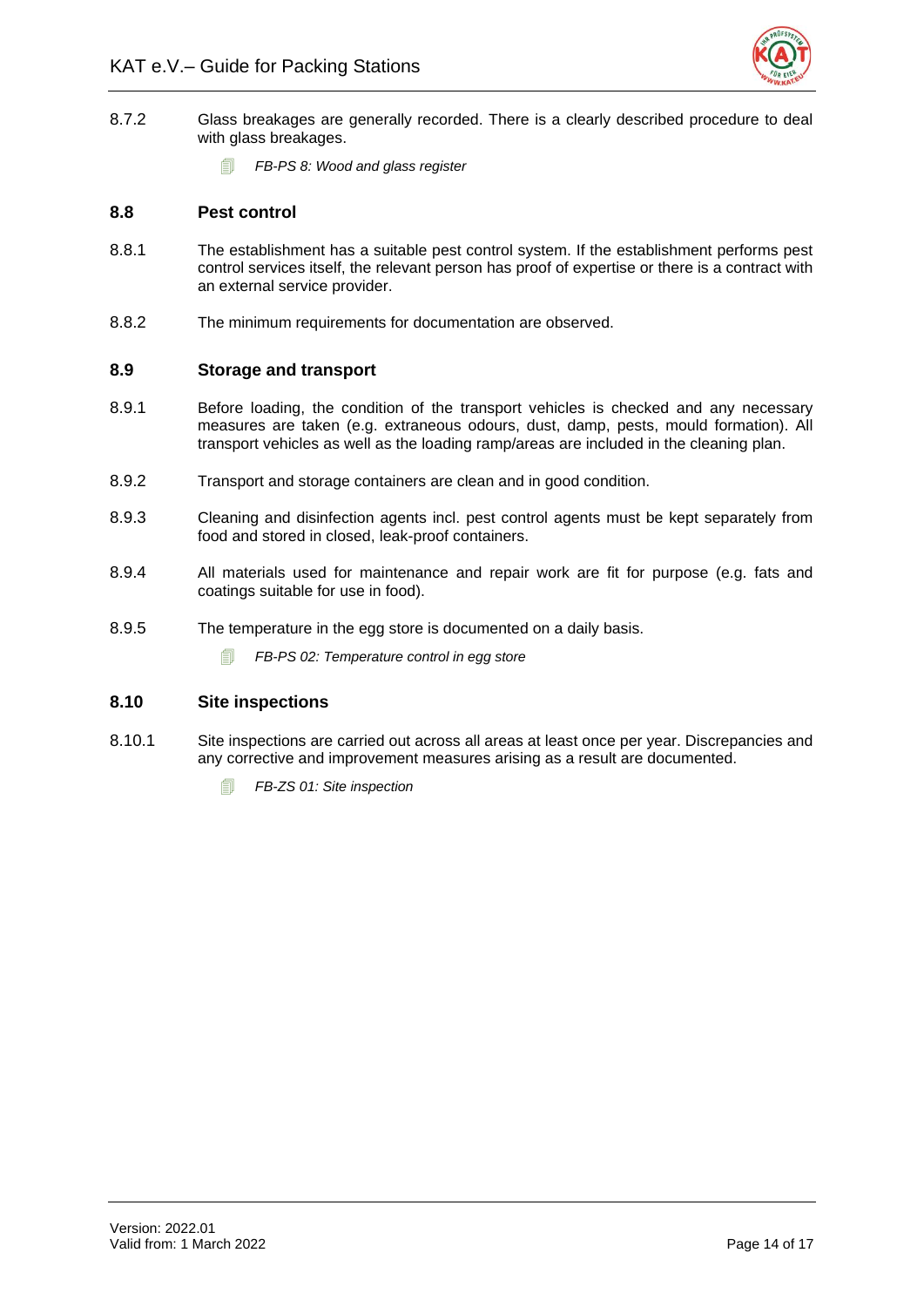

# <span id="page-18-0"></span>**Teil III: Annex**

# <span id="page-18-1"></span>**1 Signs and symbols**

**[K.O.]** Knock-out criteria

- *References to applicable documents*
- *Required documents/documents for submission*

*\*) The required documents and documents for submission must be in an appropriate form. The KAT forms can be used as a guide and reference in this regard. They are not binding, however.*

# <span id="page-18-2"></span>**2 Abbreviations**

| <b>BVL</b>   | Federal Office of Consumer Protection and Food Safety |
|--------------|-------------------------------------------------------|
| EU           | European Union                                        |
| FB           | Form                                                  |
| <b>HACCP</b> | Hazard Analysis and Critical Control Points           |
| <b>IFS</b>   | International Featured Standard                       |
| KAT-ID       | KAT identification number                             |
| K.O.         | Knock-out                                             |
| MHD          | Best-before date                                      |
| VA           | Procedural instruction                                |

# <span id="page-18-4"></span><span id="page-18-3"></span>**3 Definition of terms**

Tab. 1: Definition of terms

| Term                   | Definition/explanation                                                                                                                                                            |
|------------------------|-----------------------------------------------------------------------------------------------------------------------------------------------------------------------------------|
| B goods                | Eggs that lack the quality characteristics of class A eggs or<br>that are downgraded from class A.                                                                                |
| Farm packing stations  | Laying farm (max. 3,000 animals) with an affiliated farm<br>packing station that exclusively sorts, packs and markets eggs<br>from that laying farm.                              |
| Finished goods         | Sorted eggs in the shell in quality class A that are intended for<br>direct human consumption.                                                                                    |
| Coloured eggs          | Boiled and dyed chicken eggs that complied with the criteria<br>of quality class A before processing and that originate<br>exclusively from approved KAT-certified dyeing plants. |
| Third-party data entry | Packing stations that enter goods reports for the laying farms<br>supplying the eggs.                                                                                             |
| Non-KAT goods          | Goods from establishments/operating units that are not part<br>of the KAT system and that do not have KAT certification.                                                          |
| Quality class A        | Class A eggs possess the following quality characteristics:                                                                                                                       |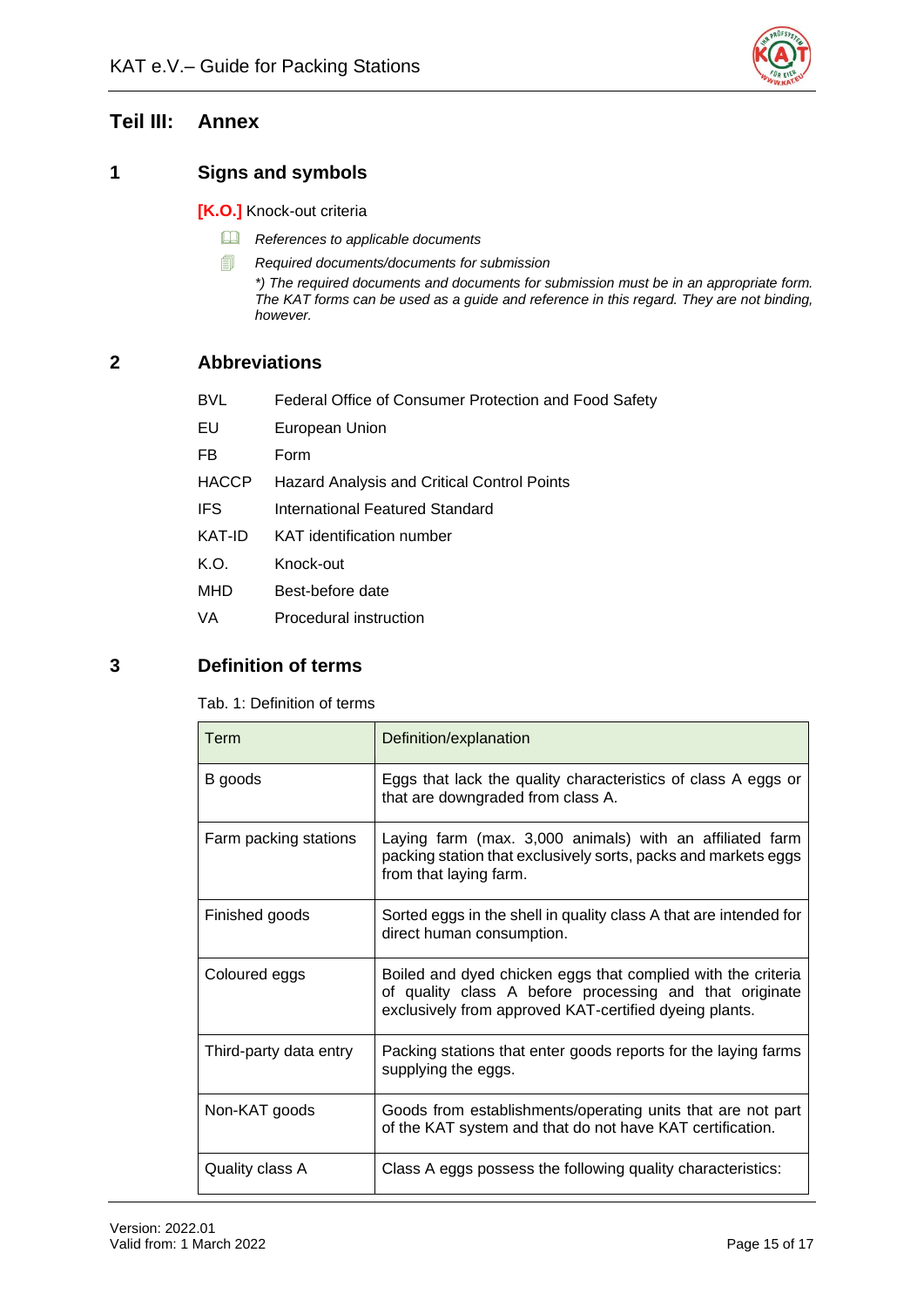

| Term                               | Definition/explanation                                                                                                                                                                                                                                                                                                                                                                                                                                                                                                                                                                                                                                        |
|------------------------------------|---------------------------------------------------------------------------------------------------------------------------------------------------------------------------------------------------------------------------------------------------------------------------------------------------------------------------------------------------------------------------------------------------------------------------------------------------------------------------------------------------------------------------------------------------------------------------------------------------------------------------------------------------------------|
|                                    | - A clean, undamaged, normally shaped shell<br>- An air chamber height not exceeding 6 mm in the egg<br>- A yolk without a clearly discernible outline, which does not<br>significantly<br>rotated<br>when<br>the<br>move<br>egg<br>is<br>white<br>The<br>egg<br>must be<br>clear<br>and<br>translucent<br>- The egg must not exhibit any foreign matter and must not<br>odour<br>give<br>off<br>extraneous<br>any<br>- The germ must not have developed in the egg                                                                                                                                                                                           |
|                                    | Class A eggs must not be washed or cleaned before or after<br>sorting, and must not be treated for preservation or chilled to<br>below +5 °C.                                                                                                                                                                                                                                                                                                                                                                                                                                                                                                                 |
| Industrial goods                   | Eggs that are not marketed as eggs for consumption but that<br>are supplied to the food industry.                                                                                                                                                                                                                                                                                                                                                                                                                                                                                                                                                             |
| Eggs for industrial use            | Eggs that are not intended for human consumption that are<br>supplied exclusively to the non-food sector and that are<br>labelled accordingly.                                                                                                                                                                                                                                                                                                                                                                                                                                                                                                                |
| Small packing station              | Establishment that sorts, packages and markets eggs from its<br>own laying farm or contract farmers and/or other packing<br>stations. The volume of incoming goods must not exceed 15<br>million eggs per year.                                                                                                                                                                                                                                                                                                                                                                                                                                               |
| Food<br>industry<br>establishments | Any company that produces certain products containing egg<br>and intended for human consumption.                                                                                                                                                                                                                                                                                                                                                                                                                                                                                                                                                              |
| Egg products                       | Egg products means processed products resulting from the<br>processing of eggs, or of various components or mixtures of<br>eggs, or from the further processing of such processed<br>products (definition in acc. with Annex I No. 7.3 of Regulation<br>(EC) No. 853/2004). The products can be liquid, concentrated,<br>dried, crystallised, frozen, deep-frozen or fermented. They<br>may only be produced from hen's eggs (Gallus gallus<br>domesticus). Other foods or additives can be added to these<br>products. Within the KAT system, egg products are<br>documented that have to be specified in the declaration of the<br>respective mixture/food. |
| Non-food industry                  | Any company that produces certain products containing egg<br>that are not intended for human consumption.                                                                                                                                                                                                                                                                                                                                                                                                                                                                                                                                                     |
| Packing station                    | Any establishment that is licensed pursuant to Article 5 of<br>Regulation (EU) 589/2008 and in which eggs are sorted and<br>packed by weight class, with the packaging being labelled<br>accordingly.                                                                                                                                                                                                                                                                                                                                                                                                                                                         |
| Unsorted egg                       | Unprocessed, unsorted, raw shell egg, from hens of the<br>Gallus gallus species that is suitable for direct human<br>consumption or for use in the manufacture of egg products.                                                                                                                                                                                                                                                                                                                                                                                                                                                                               |
| Standard-setting<br>organisation   | Programme owner as defined in the ISO/IE 17607 standard.                                                                                                                                                                                                                                                                                                                                                                                                                                                                                                                                                                                                      |